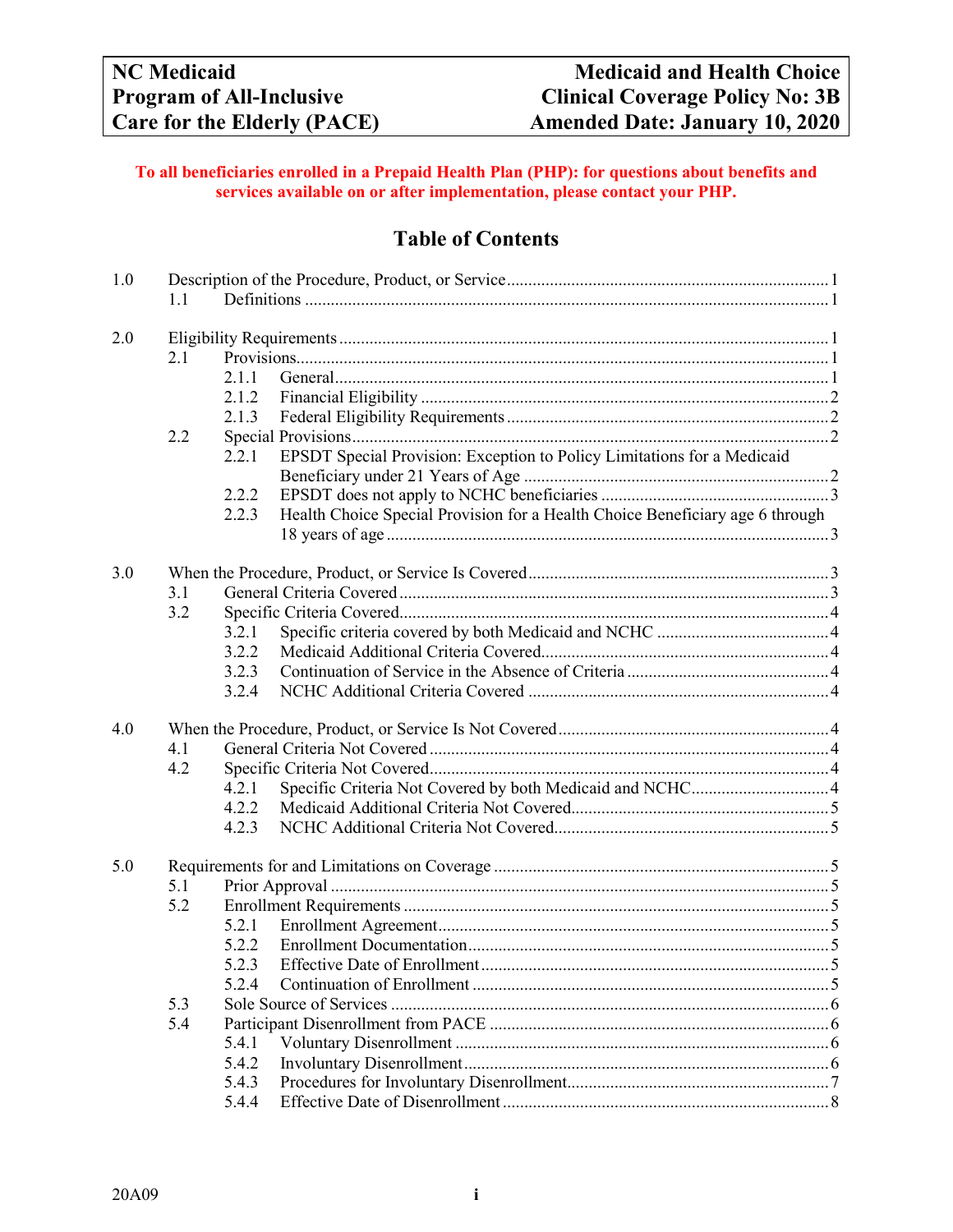# **NC** Medicaid **Program of All-Inclusive** Care for the Elderly (PACE)

|     | 5.5       |                                                                                           |  |  |  |
|-----|-----------|-------------------------------------------------------------------------------------------|--|--|--|
|     |           | 5.5.1                                                                                     |  |  |  |
|     |           | 5.5.2                                                                                     |  |  |  |
|     | 5.6       |                                                                                           |  |  |  |
|     |           | 5.6.1                                                                                     |  |  |  |
|     |           | 5.6.2                                                                                     |  |  |  |
|     | 5.7       |                                                                                           |  |  |  |
|     | 5.8       |                                                                                           |  |  |  |
|     | 5.9       |                                                                                           |  |  |  |
|     | 5.10      |                                                                                           |  |  |  |
|     |           |                                                                                           |  |  |  |
|     |           |                                                                                           |  |  |  |
|     |           |                                                                                           |  |  |  |
|     |           |                                                                                           |  |  |  |
|     |           |                                                                                           |  |  |  |
| 6.0 |           |                                                                                           |  |  |  |
|     | 6.1       |                                                                                           |  |  |  |
|     | 6.2       |                                                                                           |  |  |  |
| 7.0 |           |                                                                                           |  |  |  |
|     | 7.1       |                                                                                           |  |  |  |
|     | 7.2       |                                                                                           |  |  |  |
|     | 7.3       |                                                                                           |  |  |  |
|     |           | 7.3.1                                                                                     |  |  |  |
|     |           |                                                                                           |  |  |  |
|     |           | 7.3.3                                                                                     |  |  |  |
|     | 7.4       |                                                                                           |  |  |  |
|     | 7.5       |                                                                                           |  |  |  |
|     | 7.6       |                                                                                           |  |  |  |
| 8.0 |           |                                                                                           |  |  |  |
|     |           |                                                                                           |  |  |  |
|     | А.        |                                                                                           |  |  |  |
|     | <b>B.</b> | International Classification of Diseases, Tenth Revisions, Clinical Modification (ICD-10- |  |  |  |
|     |           |                                                                                           |  |  |  |
|     | C.        |                                                                                           |  |  |  |
|     | D.        |                                                                                           |  |  |  |
|     | Ε.        |                                                                                           |  |  |  |
|     | F.        |                                                                                           |  |  |  |
|     | G.        |                                                                                           |  |  |  |
|     | Н.        |                                                                                           |  |  |  |
| I.  |           |                                                                                           |  |  |  |
|     | J.        |                                                                                           |  |  |  |
|     | K.        |                                                                                           |  |  |  |
|     |           |                                                                                           |  |  |  |
|     |           | Payment for Medicare and Medicaid Dually Eligible Beneficiaries  16                       |  |  |  |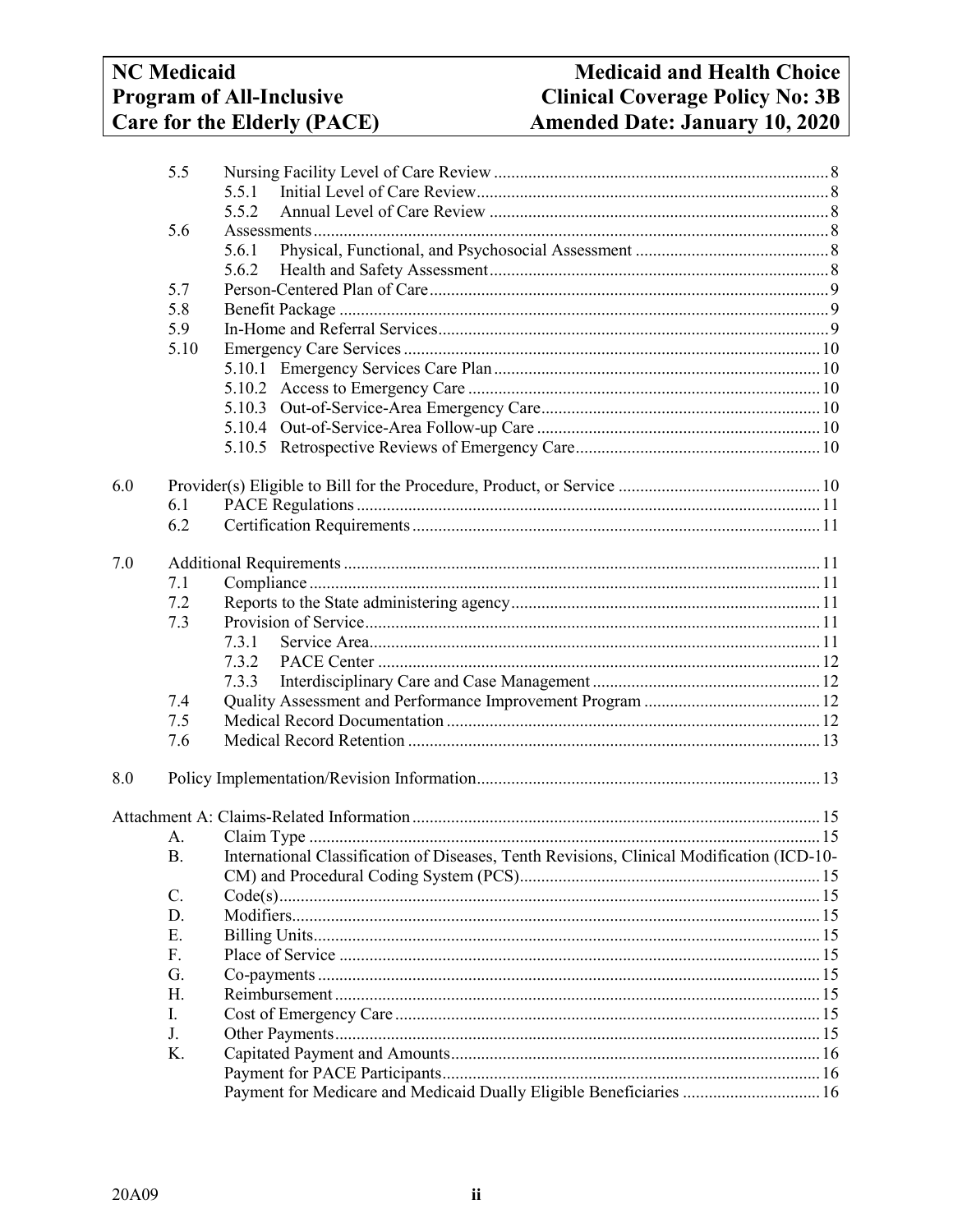# **NC** Medicaid<br> **Nedicaid and Health Choice**<br> **Program of All-Inclusive**<br> **Clinical Coverage Policy No: 3B Program of All-Inclusive Clinical Coverage Policy No: 3B**<br> **Care for the Elderly (PACE) Care Amended Date: January 10, 2020 Care for the Elderly (PACE) Amended Date: January 10, 2020**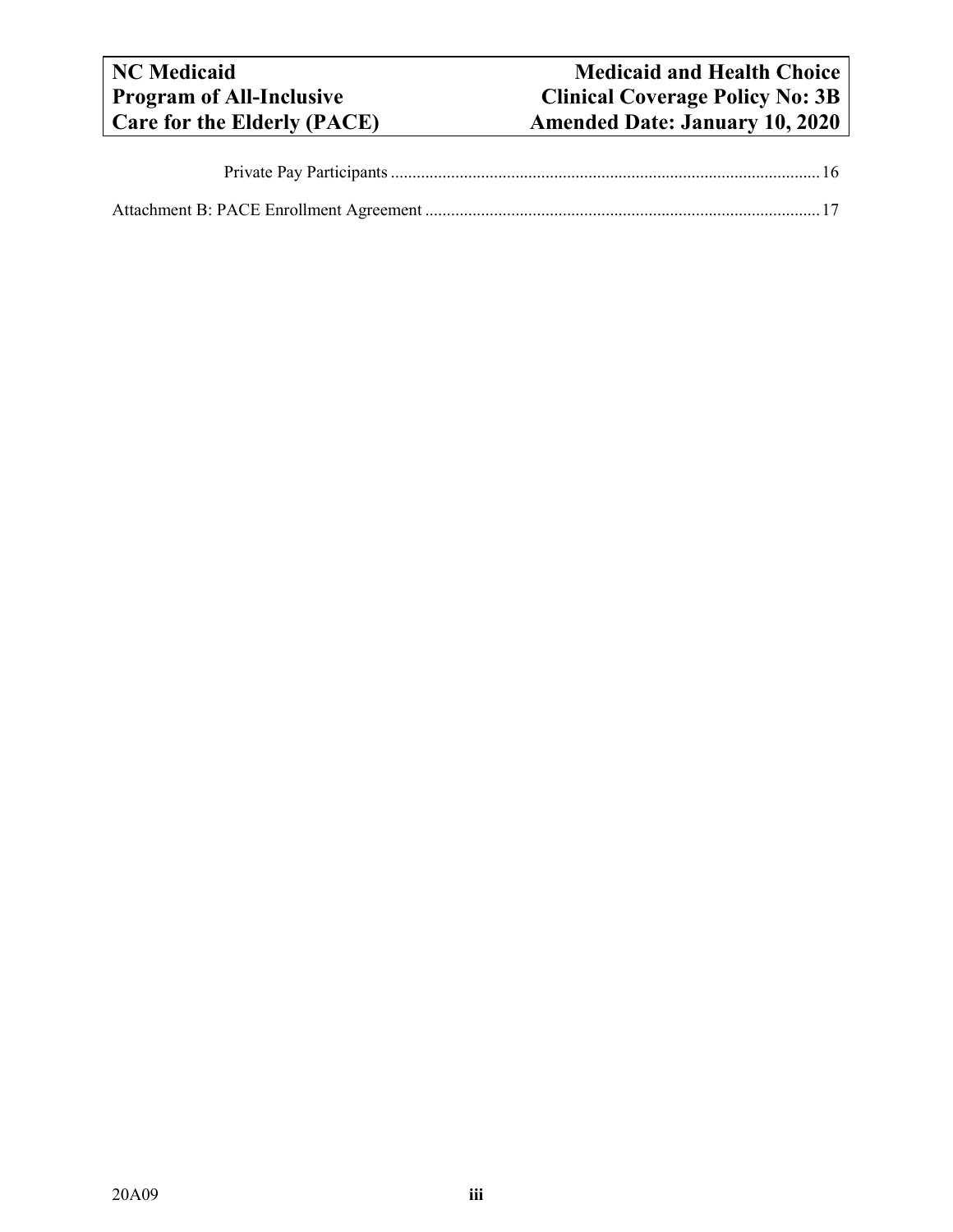# <span id="page-3-0"></span>**1.0 Description of the Procedure, Product, or Service**

The Program of All-Inclusive Care for the Elderly (PACE) is a unique model of managed care service delivery for the frail elderly living in the community. Most PACE participants are dually eligible for Medicare and Medicaid benefits, and all are certified eligible for nursing facility level of care according to the standards established by the state Medicaid agency.

The PACE program uses monthly capitated payments from Medicare and NC Medicaid (Medicaid) to provide an integrated and comprehensive medical and social service delivery system for elderly individuals who choose to receive services in the least restrictive communitybased setting of care. PACE uses an interdisciplinary team to provide services at the PACE Center and to case manage the services, and supports provided to PACE participants by providers in the PACE network.

The PACE program is located in the community and contains a certified adult day health program. Services are provided on site and supplemented by in-home and referral to other services according to each participant's needs.

## <span id="page-3-1"></span>**1.1 Definitions**

State Administering Agency means the same as found under 42 CFR 460.6, Definitions.

# <span id="page-3-4"></span><span id="page-3-3"></span><span id="page-3-2"></span>**2.0 Eligibility Requirements**

## **2.1 Provisions**

## **2.1.1 General**

## **(***The term "General" found throughout this policy applies to all Medicaid and NCHC policies***)**

- a. An eligible beneficiary shall be enrolled in either:
	- 1. the NC Medicaid Program *(Medicaid is NC Medicaid program, unless context clearly indicates otherwise*); or
	- 2. the NC Health Choice (*NCHC is NC Health Choice program, unless context clearly indicates otherwise)* Program on the date of service and shall meet the criteria in **Section 3.0 of this policy**.
- b. Provider(s) shall verify each Medicaid or NCHC beneficiary's eligibility each time a service is rendered.
- c. The Medicaid beneficiary may have service restrictions due to their eligibility category that would make them ineligible for this service.
- d. Following is only one of the eligibility and other requirements for participation in the NCHC Program under GS 108A-70.21(a): Children must be between the ages of 6 through 18.

**CPT codes, descriptors, and other data only are copyright 2018 American Medical Association. All rights reserved. Applicable FARS/DFARS apply.**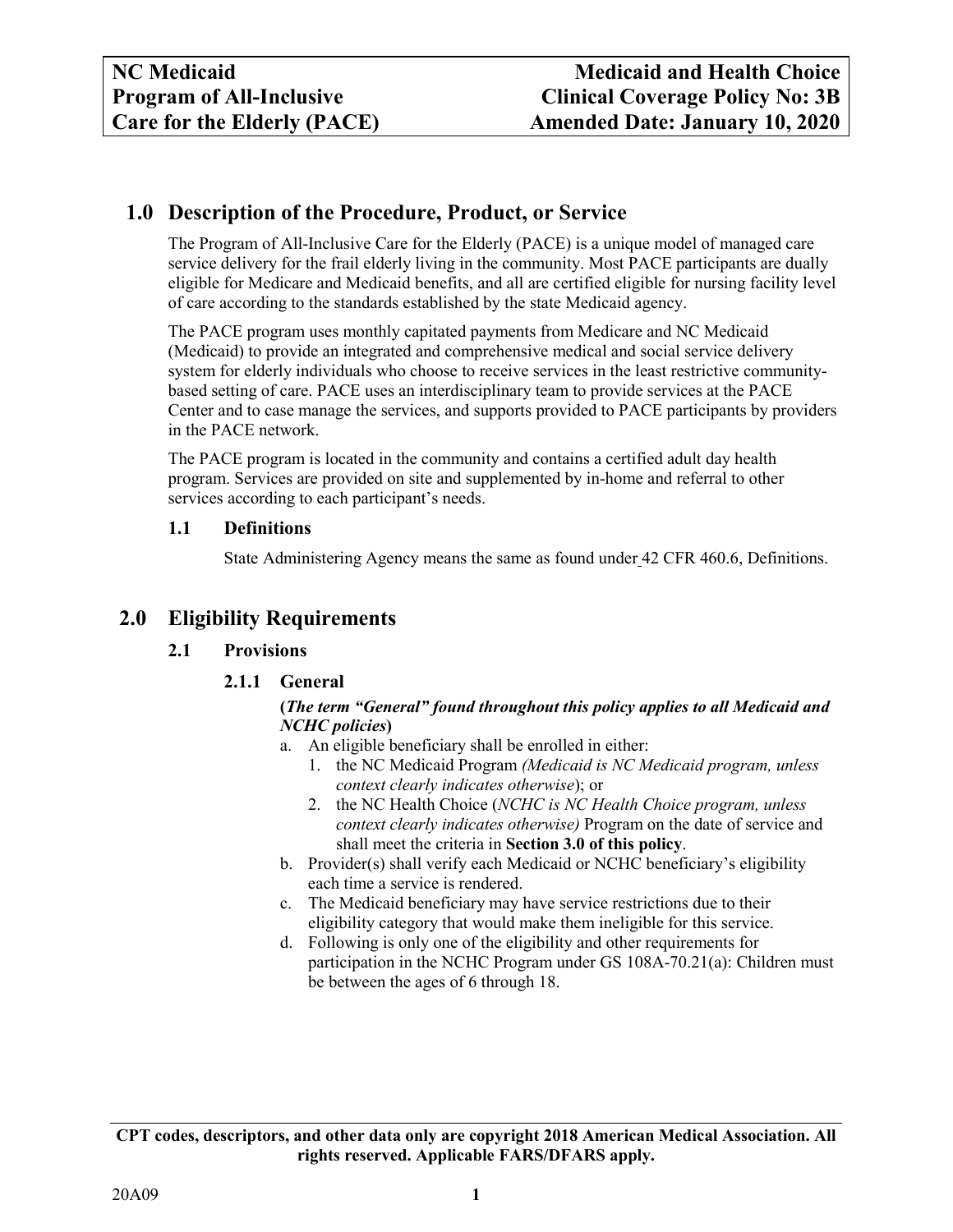## <span id="page-4-0"></span>**2.1.2 Financial Eligibility**

To qualify for PACE, an individual shall meet financial eligibility requirements for Long-Term Care Medicaid/PACE established by NC Medicaid.

## <span id="page-4-1"></span>**2.1.3 Federal Eligibility Requirements**

## (*The term "Specific" found throughout this policy only applies to this policy*)

- **a. Medicaid** The individual shall meet the eligibility requirements under 42 CFR §460.150 Eligibility to enroll in a PACE program.
- **b. NCHC** NCHC beneficiaries are not eligible for Program of All-Inclusive Care for the Elderly (PACE).

#### <span id="page-4-3"></span><span id="page-4-2"></span>**2.2 Special Provisions**

## **2.2.1 EPSDT Special Provision: Exception to Policy Limitations for a Medicaid Beneficiary under 21 Years of Age**

#### a. **42 U.S.C. § 1396d(r) [1905(r) of the Social Security Act]**

Early and Periodic Screening, Diagnostic, and Treatment (EPSDT) is a federal Medicaid requirement that requires the state Medicaid agency to cover services, products, or procedures for Medicaid beneficiary under 21 years of age **if** the service is **medically necessary health care** to correct or ameliorate a defect, physical or mental illness, or a condition [health problem] identified through a screening examination (includes any evaluation by a physician or other licensed practitioner).

This means EPSDT covers most of the medical or remedial care a child needs to improve or maintain his or her health in the best condition possible, compensate for a health problem, prevent it from worsening, or prevent the development of additional health problems.

Medically necessary services will be provided in the most economic mode, as long as the treatment made available is similarly efficacious to the service requested by the beneficiary's physician, therapist, or other licensed practitioner; the determination process does not delay the delivery of the needed service; and the determination does not limit the beneficiary's right to a free choice of providers.

EPSDT does not require the state Medicaid agency to provide any service, product or procedure:

- 1. that is unsafe, ineffective, or experimental or investigational.
- 2. that is not medical in nature or not generally recognized as an accepted method of medical practice or treatment.

Service limitations on scope, amount, duration, frequency, location of service, and other specific criteria described in clinical coverage policies may be exceeded or may not apply as long as the provider's documentation shows that the requested service is medically necessary "to correct or ameliorate a defect, physical or mental illness, or a condition" [health problem]; that is,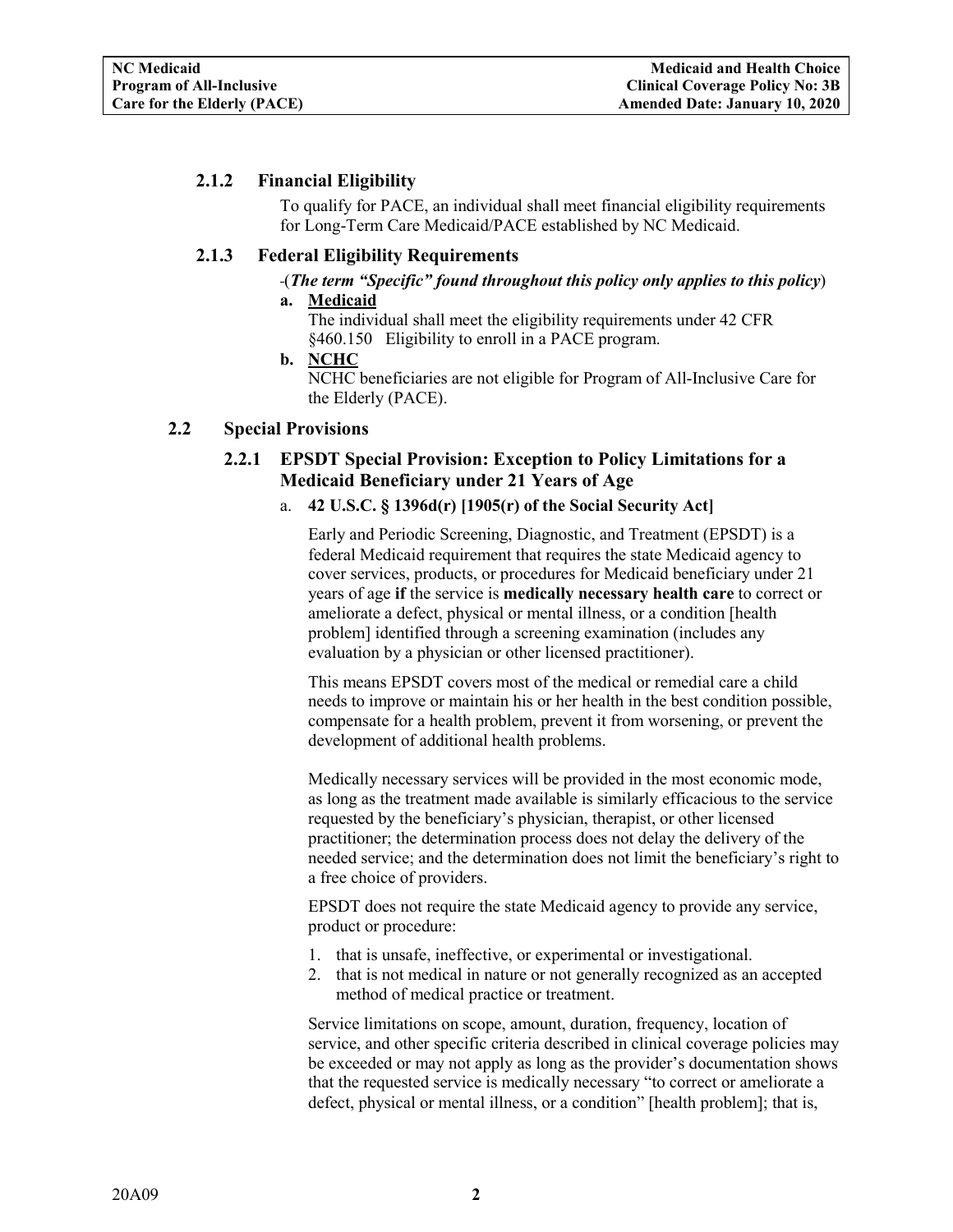provider documentation shows how the service, product, or procedure meets all EPSDT criteria, including to correct or improve or maintain the beneficiary's health in the best condition possible, compensate for a health problem, prevent it from worsening, or prevent the development of additional health problems.

#### b. **EPSDT and Prior Approval Requirements**

- 1. If the service, product, or procedure requires prior approval, the fact that the beneficiary is under 21 years of age does **NOT** eliminate the requirement for prior approval.
- 2. **IMPORTANT ADDITIONAL INFORMATION** about EPSDT and prior approval is found in the *NCTracks Provider Claims and Billing Assistance Guide,* and on the EPSDT provider page. The Web addresses are specified below.

*NCTracks Provider Claims and Billing Assistance Guide*: [https://www.nctracks.nc.gov/content/public/providers/provider](https://www.nctracks.nc.gov/content/public/providers/provider-manuals.html)[manuals.html](https://www.nctracks.nc.gov/content/public/providers/provider-manuals.html)

EPSDT provider page: <https://medicaid.ncdhhs.gov/>

**NOTE: EPSDT does not apply to Program of All-Inclusive Care for the Elderly (PACE).**

#### <span id="page-5-0"></span>**2.2.2 EPSDT does not apply to NCHC beneficiaries**

<span id="page-5-1"></span>**2.2.3 Health Choice Special Provision for a Health Choice Beneficiary age 6 through 18 years of age**

NC Medicaid shall deny the claim for coverage for an NCHC beneficiary who does not meet the criteria within **Section 3.0** of this policy. Only services included under the NCHC State Plan and the NC Medicaid clinical coverage policies, service definitions, or billing codes are covered for an NCHC beneficiary.

## <span id="page-5-2"></span>**3.0 When the Procedure, Product, or Service Is Covered**

#### *Note: Refer to Subsection 2.2.1 regarding EPSDT Exception to Policy Limitations for a Medicaid Beneficiary under 21 Years of Age.*

#### <span id="page-5-3"></span>**3.1 General Criteria Covered**

Medicaid and NCHC shall cover the procedure, product, or service related to this policy when medically necessary, and:

- a. the procedure, product, or service is individualized, specific, and consistent with symptoms or confirmed diagnosis of the illness or injury under treatment, and not in excess of the beneficiary's needs;
- b. the procedure, product, or service can be safely furnished, and no equally effective and more conservative or less costly treatment is available statewide; and
- c. the procedure, product, or service is furnished in a manner not primarily intended for the convenience of the beneficiary, the beneficiary's caretaker, or the provider.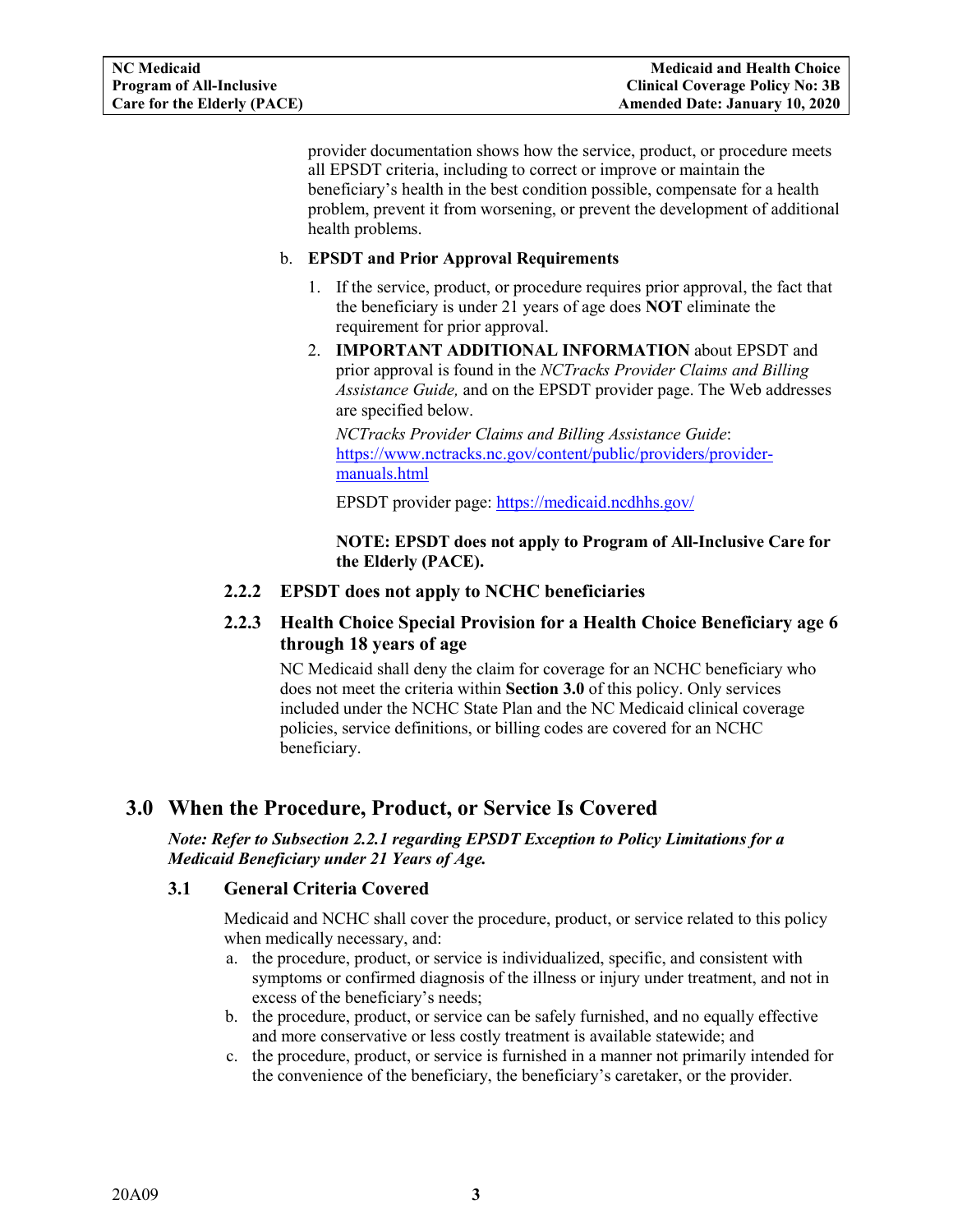## <span id="page-6-2"></span><span id="page-6-1"></span><span id="page-6-0"></span>**3.2 Specific Criteria Covered**

**3.2.1 Specific criteria covered by both Medicaid and NCHC** None Apply.

#### **3.2.2 Medicaid Additional Criteria Covered**

Medicaid shall cover medically necessary PACE services for a Medicaid participant when:

- a. documented in the person-centered plan of care,
- b. the individual meets Medicaid's requirements for nursing facility level of care, as determined by Medicaid's level of care screening tool (refer to **Subsection 5.5**);
- c. the level of care determination is confirmed by an initial comprehensive assessment conducted by the PACE organization (refer to **Subsection 5.6**); and
- d. the participant meets the requirements indicated in **Subsection 2.0.**

#### <span id="page-6-3"></span>**3.2.3 Continuation of Service in the Absence of Criteria**

A PACE participant may be deemed eligible if, following enrollment, the participant no longer meets nursing facility level of care criteria; but the State determines, in accordance with applicable regulations, that the absence of PACE program services would result in a deterioration of the individual's health status to the point where the individual would again qualify for PACE within a sixmonth period following disenrollment.

#### **3.2.4 NCHC Additional Criteria Covered**

None Apply**.**

## <span id="page-6-5"></span><span id="page-6-4"></span>**4.0 When the Procedure, Product, or Service Is Not Covered**

*Note: Refer to Subsection 2.2.1 regarding EPSDT Exception to Policy Limitations for a Medicaid Beneficiary under 21 Years of Age.*

#### <span id="page-6-6"></span>**4.1 General Criteria Not Covered**

Medicaid and NCHC shall not cover the procedure, product, or service related to this policy when:

- a. the beneficiary does not meet the eligibility requirements listed in **Section 2.0;**
- b. the beneficiary does not meet the criteria listed in **Section 3.0;**
- c. the procedure, product, or service duplicates another provider's procedure, product, or service; or
- d. the procedure, product, or service is experimental, investigational, or part of a clinical trial.

#### <span id="page-6-8"></span><span id="page-6-7"></span>**4.2 Specific Criteria Not Covered**

## **4.2.1 Specific Criteria Not Covered by both Medicaid and NCHC**

None Apply.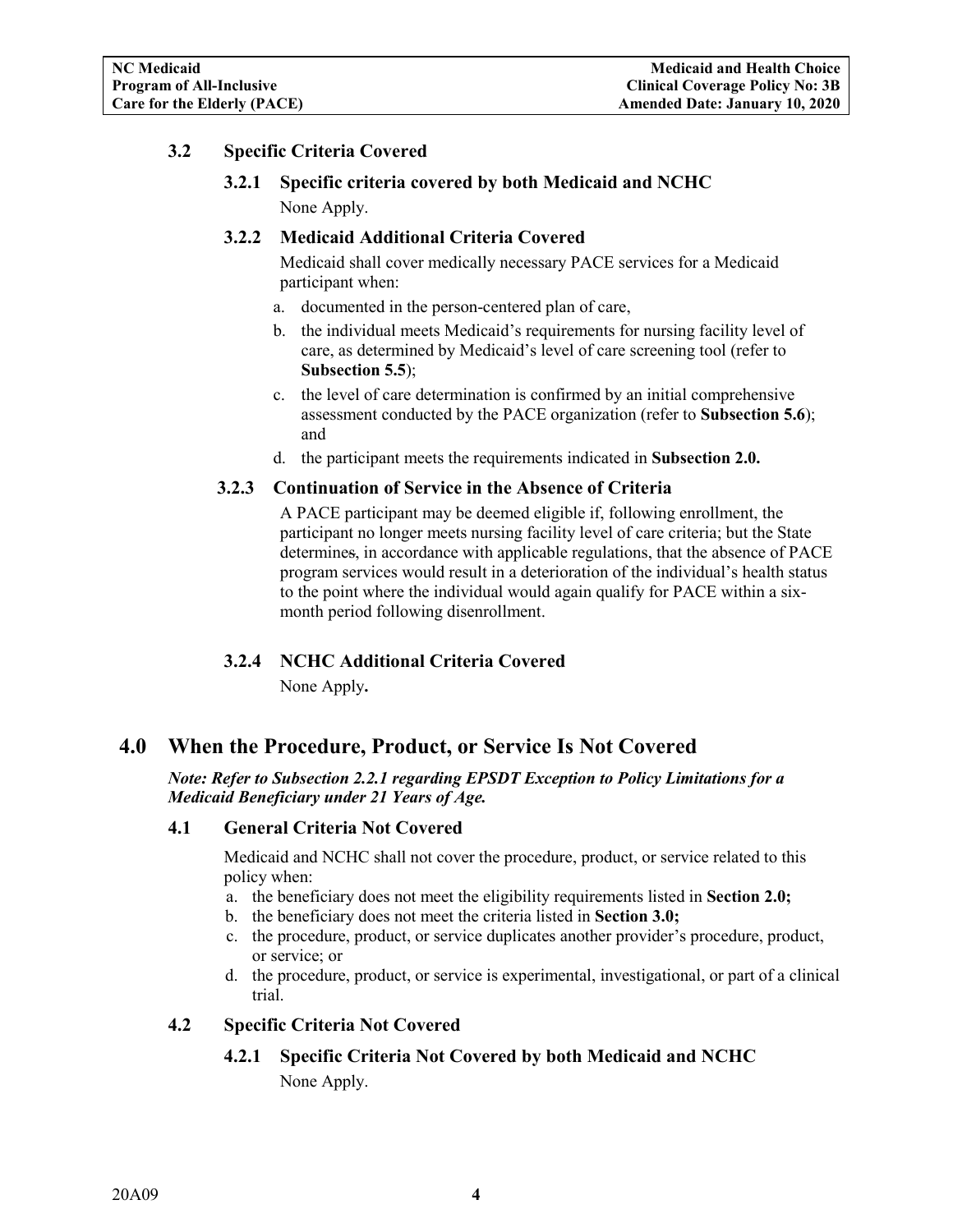## <span id="page-7-0"></span>**4.2.2 Medicaid Additional Criteria Not Covered**

Medicaid shall not cover a monthly capitation fee to the PACE organization when the participant does not meet the criteria in **Subsection 3.2**.

Medicaid shall not cover a monthly capitation fee to the PACE organization when the participant is receiving optional benefits from a 1915 (c) Home and Community-Based Waiver, or Hospice benefit.

## <span id="page-7-1"></span>**4.2.3 NCHC Additional Criteria Not Covered**

- a. NCGS  $\S$  108A-70.21(b) "Except as otherwise provided for eligibility, fees, deductibles, copayments, and other cost sharing charges, health benefits coverage provided to children eligible under the Program shall be equivalent to coverage provided for dependents under North Carolina Medicaid Program except for the following:
	- 1. No services for long-term care.
	- 2. No nonemergency medical transportation.
	- 3. No EPSDT.
	- 4. Dental services shall be provided on a restricted basis in accordance with criteria adopted by the Department to implement this subsection."

## <span id="page-7-2"></span>**5.0 Requirements for and Limitations on Coverage**

*Note: Refer to Subsection 2.2.1 regarding EPSDT Exception to Policy Limitations for Medicaid Beneficiaries under 21 Years of Age.*

#### <span id="page-7-3"></span>**5.1 Prior Approval**

Medicaid shall require prior approval for PACE enrollment. The need for nursing facility level of care must be confirmed by the DHHS fiscal contractor's level of care review and the PACE organization's assessment as described in **Subsection 5.6.**

#### <span id="page-7-5"></span><span id="page-7-4"></span>**5.2 Enrollment Requirements**

#### **5.2.1 Enrollment Agreement**

When the participant meets the eligibility requirements and wants to enroll, he or she shall sign an enrollment agreement that contains the minimal information under 42 CFR 460.154.

#### <span id="page-7-6"></span>**5.2.2 Enrollment Documentation**

The PACE organization shall give a participant, upon signing the enrollment agreement, all of the information according to 42 CFR 460.156.

#### <span id="page-7-7"></span>**5.2.3 Effective Date of Enrollment**

According to 42 CFR 460.158, the effective date of the participant's enrollment is the first day of the calendar month following the date the PACE organization receives the signed Enrollment Agreement.

#### <span id="page-7-8"></span>**5.2.4 Continuation of Enrollment**

According to 42 CFR 460.160, the PACE enrollment continues until the participant's death, regardless of changes in health status, unless the participant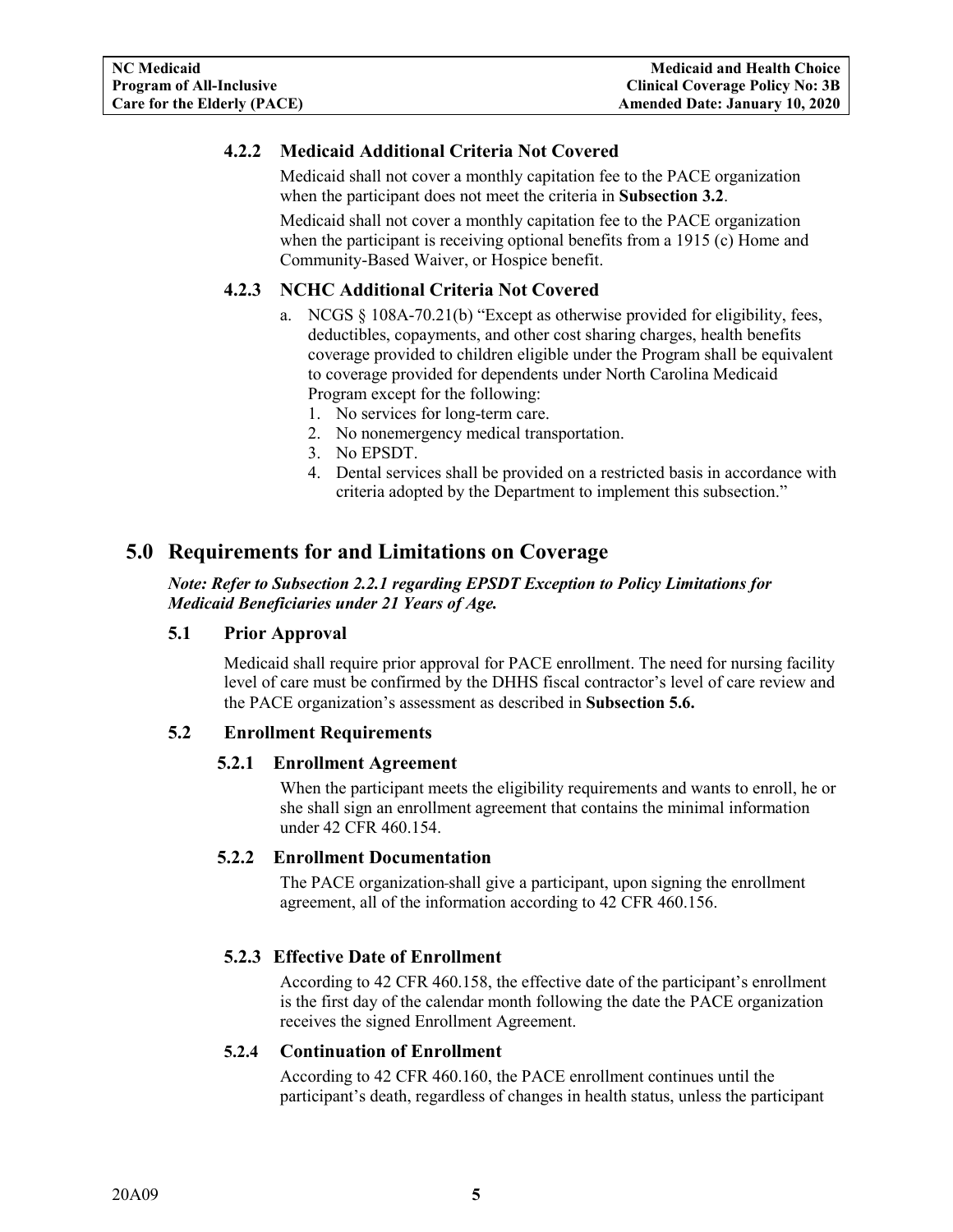voluntarily disenrolls in accordance with 42 CFR 460.162, or is involuntarily disenrolled in accordance with 42 CFR 460.164.

#### <span id="page-8-0"></span>**5.3 Sole Source of Services**

As indicated in 42 CFR 460.154(p), each individual enrolling in PACE shall accept PACE as his or her sole source for services. This requirement must be included in the PACE Enrollment Agreement and the individual or legally responsible person shall acknowledge acceptance of this requirement by signing a form approved by the (SAA).

#### <span id="page-8-2"></span><span id="page-8-1"></span>**5.4 Participant Disenrollment from PACE**

#### **5.4.1 Voluntary Disenrollment**

According to 42 CFR 460.162, a PACE participant may request to voluntarily disenroll from PACE at any time without cause.

**Note**: The disenrollment date will not be effective until the participant is appropriately reinstated into other Medicaid programs and alternative services are arranged.

#### <span id="page-8-3"></span>**5.4.2 Involuntary Disenrollment**

A PACE participant may be involuntarily disenrolled for any of the following reasons in accordance with 42 CFR 460.164:

a. Failure to Pay: Any participant who fails to pay $\frac{1}{2}$  or make satisfactory arrangements to pay any premiums due , to the PACE organization after a thirty-day grace period;

**Note**: 42 CFR§460.170 Reinstatement in PACE. (b), " If the reason for disenrollment is failure to pay the premium and the participant pays the premium before the effective date of disenrollment, the participant is reinstated in the PACE program with no break in coverage".

- b. Disruptive or Threatening Behavior: A participant engages in documented disruptive or threatening behavior. The participant exhibits either of the following:
	- 1. behavior that jeopardizes his or her health or safety, or the safety of others; or
	- 2. consistent refusal to comply with an individual plan of care or the terms of the PACE enrollment agreement by a participant with decision-making capacity.
- c. Noncompliant behavior includes:
	- 1. Repeated noncompliance with medical advice; or
	- 2. Repeated failure to keep appointments.

**Note**: A PACE organization may not involuntarily disenroll a PACE participant on the grounds that the participant has engaged in noncompliant behavior related to an existing mental or physical condition unless the participant's behavior is jeopardizing his or her health or safety or that of others.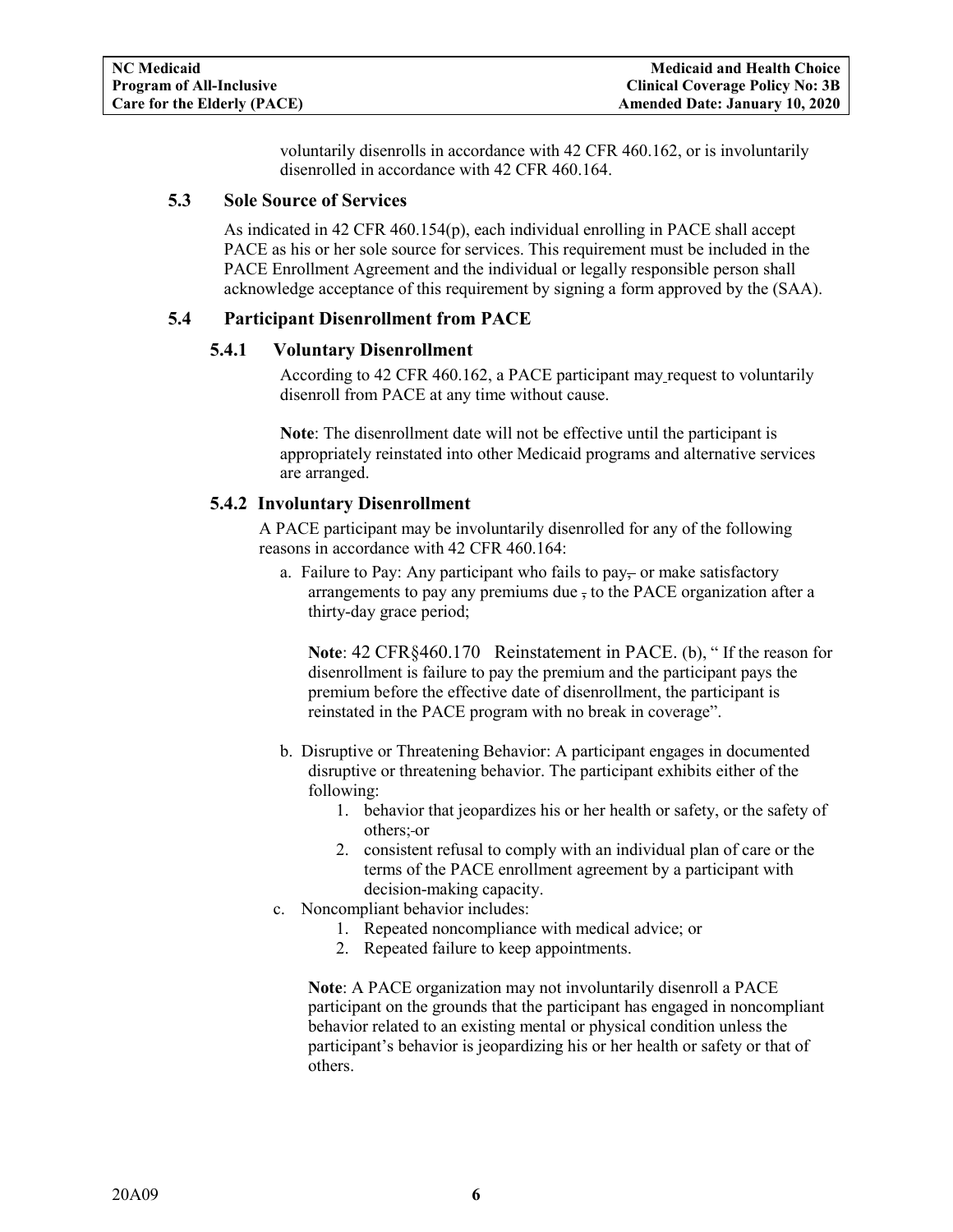- d. Relocation Outside of the Service Area: The participant moves out of the PACE program service area or is out of the service area for more than 30 consecutive days without PACE organization concurrence;
- e. Non-renewal or Termination of Program Agreement: The PACE organization's program agreement with the Centers for Medicare & Medicaid Services (CMS) and the SAA is not renewed or terminated.

### <span id="page-9-0"></span>**5.4.3 Procedures for Involuntary Disenrollment**

a. The PACE organization shall comply with 42 CFR  $460.164(a)(1)(2)(3)(4)(5)(6)$  as follows:

"Reasons for involuntary disenrollment. A participant may be involuntarily disenrolled for any of the following reasons:

- 1. The participant fails to pay, or to make satisfactory arrangements to pay, any premium due the PACE organization after a 30-day grace period.
- 2. The participant engages in disruptive or threatening behavior, as described in paragraph (b) of this section.
- 3. The participant moves out of the PACE program service area or is out of the service area for more than 30 consecutive days, unless the PACE organization agrees to a longer absence due to extenuating circumstances.
- 4. The participant is determined to no longer meet the State Medicaid nursing facility level of care requirements and is not deemed eligible.
- 5. The PACE program agreement with CMS and the State administering agency is not renewed or is terminated.
- 6. The PACE organization is unable to offer health care services due to the loss of State licenses or contracts with outside providers".

**Note:** In addition to the above reasons, a PACE organization may have a waiver allowing for involuntary disenrollment for additional reasons such as, disruptive or threatening behavior by a family member or failure of Medicaid participants to pay share of cost.

- b. SAA shall require the PACE organization to submit the following requirements prior to the initiation of an involuntary disenrollment:
	- 1. health record documentation and information about the circumstances that are the cause of the decision to pursue involuntary disenrollment from a PACE organization; and
	- 2. steps taken to correct the situation.

*"State administering agency review and final determination.* Before an involuntary disenrollment is effective, the State administering agency must review it and determine in a timely manner that the PACE organization has adequately documented acceptable grounds for disenrollment" (42 CFR 460.164(e).

The PACE organization shall assist the individual in obtaining other care and services to meet his or her medical, functional, psychological, social, and personal care needs. The PACE organization shall submit to the SAA the transition plan of care.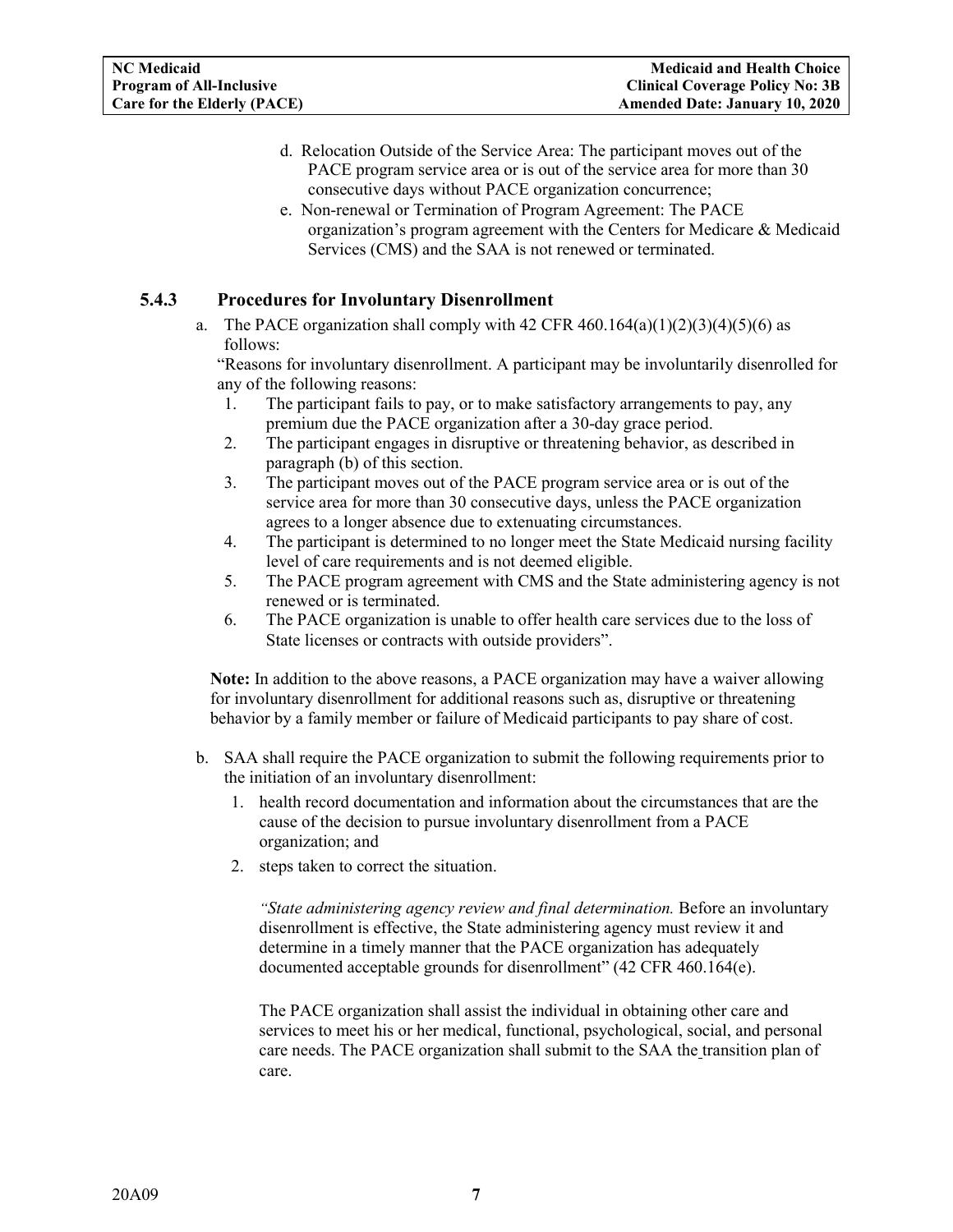### <span id="page-10-0"></span>**5.4.4 Effective Date of Disenrollment**

The PACE organization shall comply with 42 CFR §460.166 Effective date of disenrollmentas follows:.

- a. In disenrolling a participant, the PACE organization must take the following actions:
	- 1. Use the most expedient process allowed under Medicare and Medicaid procedures, as set forth in the PACE program agreement.
	- 2. Coordinate the disenrollment date between Medicare and Medicaid (for a participant who is eligible for both Medicare and Medicaid).
	- 3. Give reasonable advance notice to the participant.
- b. Until the date enrollment is terminated, the following requirements must be met:
	- 1. PACE participants must continue to use PACE organization services and remain liable for any premiums.
	- 2. The PACE organization must continue to furnish all needed services.

In addition to the above, SAA shall require the disenrollment date must not become effective until the participant is appropriately reinstated into other Medicare and Medicaid programs and alternative services are arranged.

## <span id="page-10-2"></span><span id="page-10-1"></span>**5.5 Nursing Facility Level of Care Review**

#### **5.5.1 Initial Level of Care Review**

In accordance with 42 CFR 460.152(a)(3), prior to enrollment in PACE, Medicaid shall certify that the PACE applicant meets the state's nursing facility level of care criteria.

## <span id="page-10-3"></span>**5.5.2 Annual Level of Care Review**

The PACE organization shall submit the level of care screening tool each calendar year to verify that the enrollee continues to meet nursing facility level of care requirements.

#### <span id="page-10-5"></span><span id="page-10-4"></span>**5.6 Assessments**

#### **5.6.1 Physical, Functional, and Psychosocial Assessment**

Following certification by the DHHS fiscal contractor that an eligible beneficiary meets nursing facility level of care requirements, the PACE interdisciplinary team (IDT), under the direction of the PACE medical director shall comply with 42 CFR 460.104.

**Note**: The PACE organization shall submit the completed assessment to the SAA within 30 calendar days following enrollment.

#### <span id="page-10-6"></span>**5.6.2 Health and Safety Assessment**

The primary consideration underlying the provision of services and assistance to this state's frail and elderly is their desire to reside in a community setting. However, enrollment in a Program of All-Inclusive Care for the Elderly may be denied based upon the inability of the program to ensure the health, safety, and well-being of the individual under any of the following circumstances, based on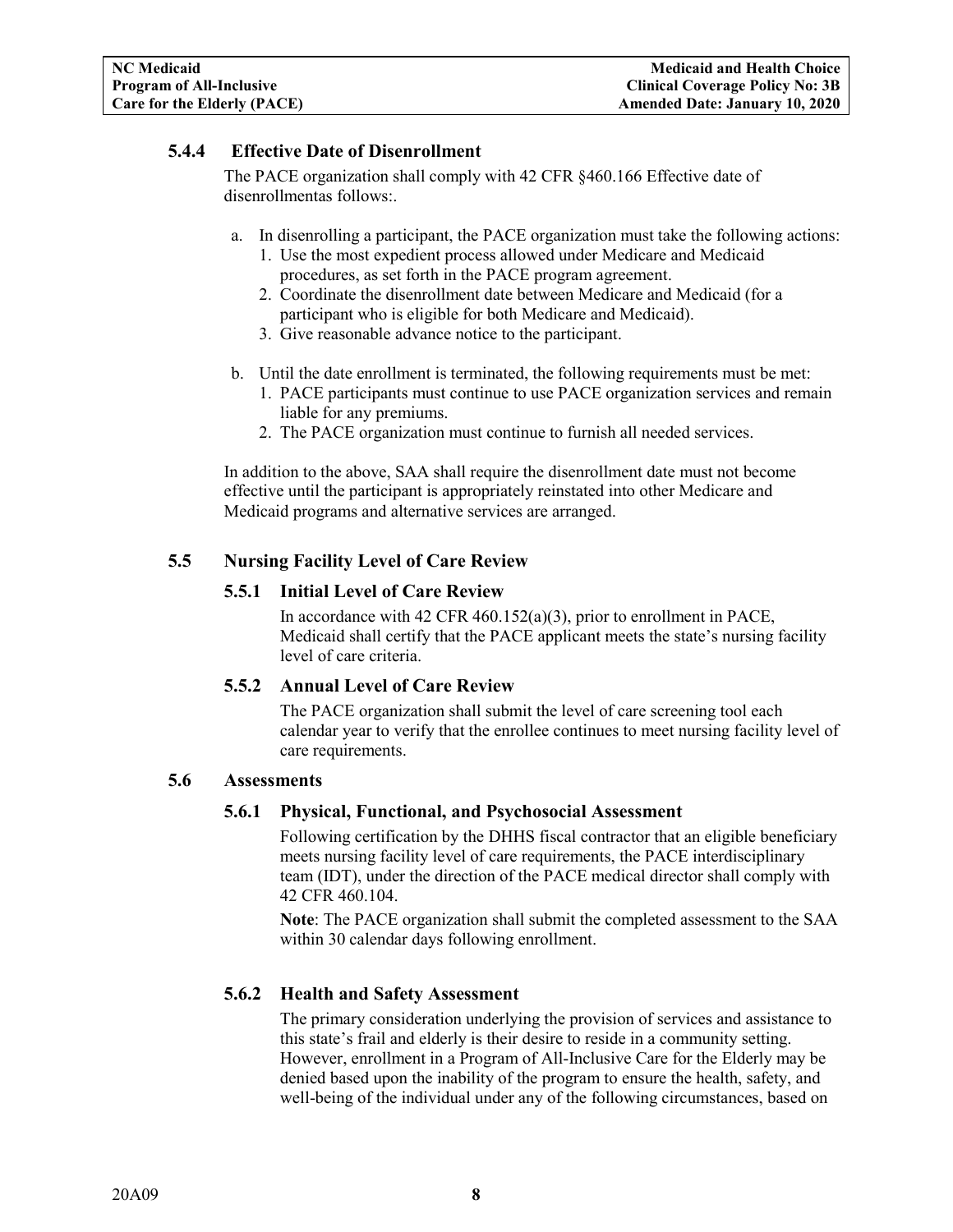assessment of the individual's mental, psychosocial and physical condition and functional capabilities:

- a. the individual is considered to be unsafe when left alone, with or without a Personal Emergency Response System;
- b. the individual lacks the support of a willing and capable caregiver who must provide adequate care to ensure the health, safety, and well-being of the individual during any hours when PACE services are not being provided;
- c. the individual's needs cannot be supported by the system of services that is currently available;
- d. the individual's residence is not reasonably considered to be habitable; or
- e. the individual's residence or residential environment is unsafe to the extent that it would reasonably be expected to endanger the health and safety of the individual, the individual's caregivers, or the PACE Organizations staff if PACE services are to be provided in the residence;
- f. the individual's behavior is disruptive or threatening or is otherwise harmful (e.g. suicidal, injurious to self or others, or destructive of environment); or
- g. there is a high risk or an existing condition of abuse, neglect, or exploitation as evidenced by an assessment.

The PACE program shall conduct a comprehensive health and safety assessment to ensure that the applicant's health, safety, or welfare will not be jeopardized by living in the community. The SAA shall have up to 5 business days to review and make a determination on this assessment. The assessment must consist of the following:

- a. An on-site evaluation of the applicant's residence;
- b. An evaluation of the applicant's social support system, including the willingness and capabilities of all informal caregivers; and
- c. An evaluation of whether the applicant can be safely transported to the PACE Center.

#### <span id="page-11-0"></span>**5.7 Person-Centered Plan of Care**

Following the required assessments, the PACE program shall develop a plan of care based on the input from the appropriate interdisciplinary team members. The plan of care must also include the beneficiary's signature in an Electronic Health Record (EHR) or on a form approved by the SAA and submit it to the state for approval within 45 calendar days. As required by 42 CFR 460.106 (d), the plan of care must be updated and submitted to the state for approval at least semi-annually.

#### <span id="page-11-1"></span>**5.8 Benefit Package**

The PACE benefit package for all participants, regardless of the source of payment, must include items and services as indicated under 42 CFR 460.90, 42 CFR 460.92 and 42 CFR 460.94.

#### <span id="page-11-2"></span>**5.9 In-Home and Referral Services**

As required by 42 CFR 460.98(b), the PACE program must arrange for all in-home and referral services that may be required for each participant. In-home and referral services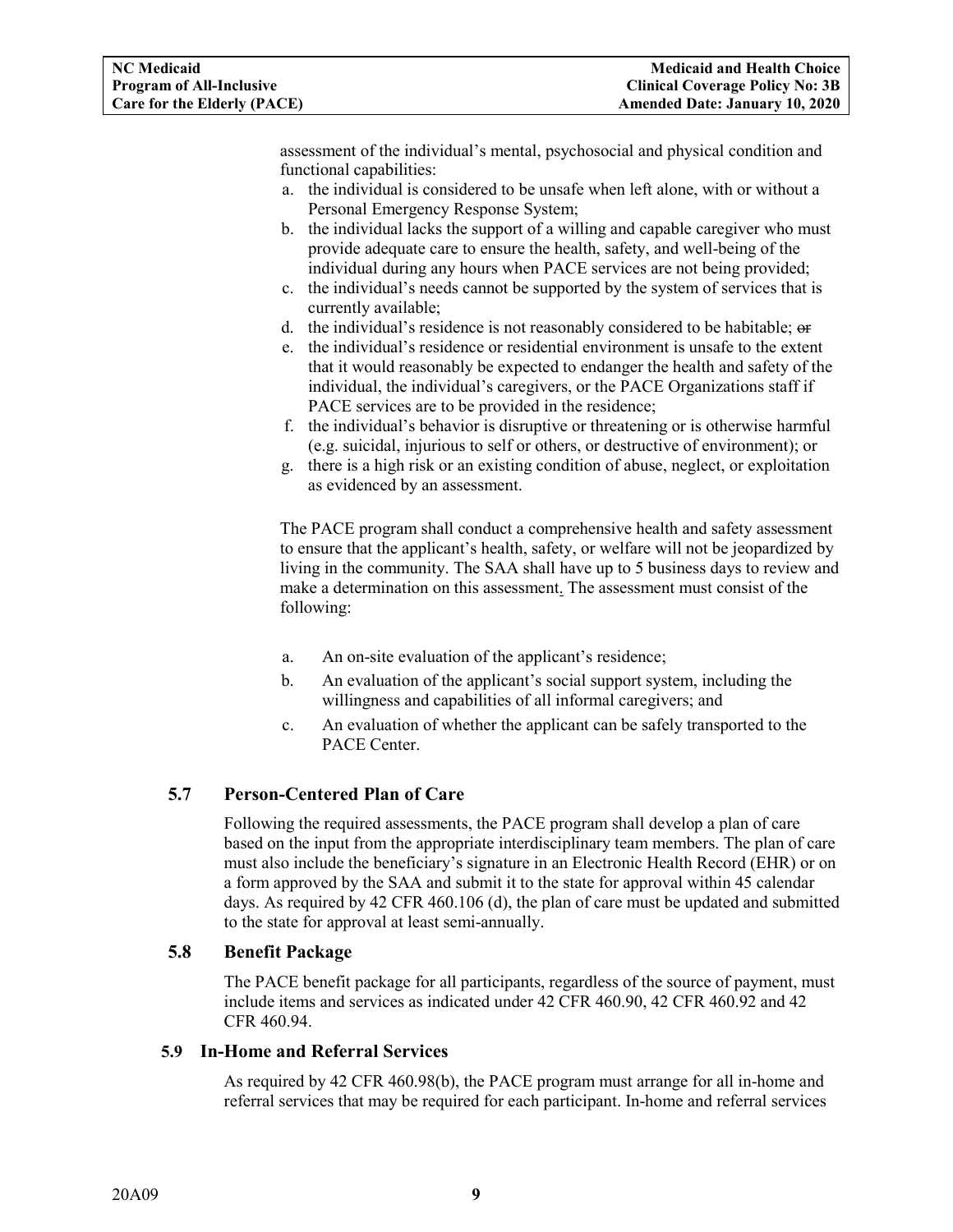delivered through a PACE Organization must have a home care agency license under 10A NCAC 13J or by community providers under contract with the PACE program in the manner as set forth in 42 CFR 460.70 and in compliance with 460.71. An individual licensed by the North Carolina Board of Nursing (NCBON) as a Registered Nurse shall provide supervision of the Nurse Aide as under 10A NCAC 13J.1110. The Nurse Aide providing direct care shall be registered as a Nurse Aide I or Nurse Aide II with the Division of Health Services Regulation (DHSR) and the NCBON. The PACE organization shall assure that all participants have freedom of choice in the selection of in-home and referral services within their network.

## <span id="page-12-1"></span><span id="page-12-0"></span>**5.10 Emergency Care Services**

The PACE program must provide emergency care services in accordance with 42 CFR 460.100.

## **5.10.1 Emergency Services Care Plan**

The PACE program shall establish and maintain a written plan to handle emergency care at the PACE Center and when the PACE participant is not at the PACE Center. The plan shall document include procedures to access emergency care both in and out of the PACE Service Area. The PACE program shall ensure that participants and caregivers know when and how to access emergency care services when not at the PACE Center and that no prior authorization is required.

## <span id="page-12-2"></span>**5.10.2 Access to Emergency Care**

In the case of an emergency medical condition, the PACE participant has the right to access the closest and most readily accessible qualified provider, in or out of the PACE service area, including hospital emergency room services and 911.

#### <span id="page-12-3"></span>**5.10.3 Out-of-Service-Area Emergency Care**

Medicaid shall not require prior authorization for emergency care covered by the PACE program while the PACE participant is out of the service area.

## <span id="page-12-4"></span>**5.10.4 Out-of-Service-Area Follow-up Care**

Medicaid shall require prior authorization by the PACE program for urgent care and care furnished to the PACE participant to stabilize his or her emergency medical condition that is provided outside the PACE service area.

#### <span id="page-12-5"></span>**5.10.5 Retrospective Reviews of Emergency Care**

Evaluation of the participant's decision to use emergency services must be based on the prudent layperson standard and no higher standard may be adopted by the PACE program.

# <span id="page-12-6"></span>**6.0 Provider(s) Eligible to Bill for the Procedure, Product, or Service**

To be eligible to bill for the procedure, product, or service related to this policy, the provider(s) shall:

- a. meet Medicaid or NCHC qualifications for participation;
- b. have a current and signed Department of Health and Human Services (DHHS) Provider Administrative Participation Agreement;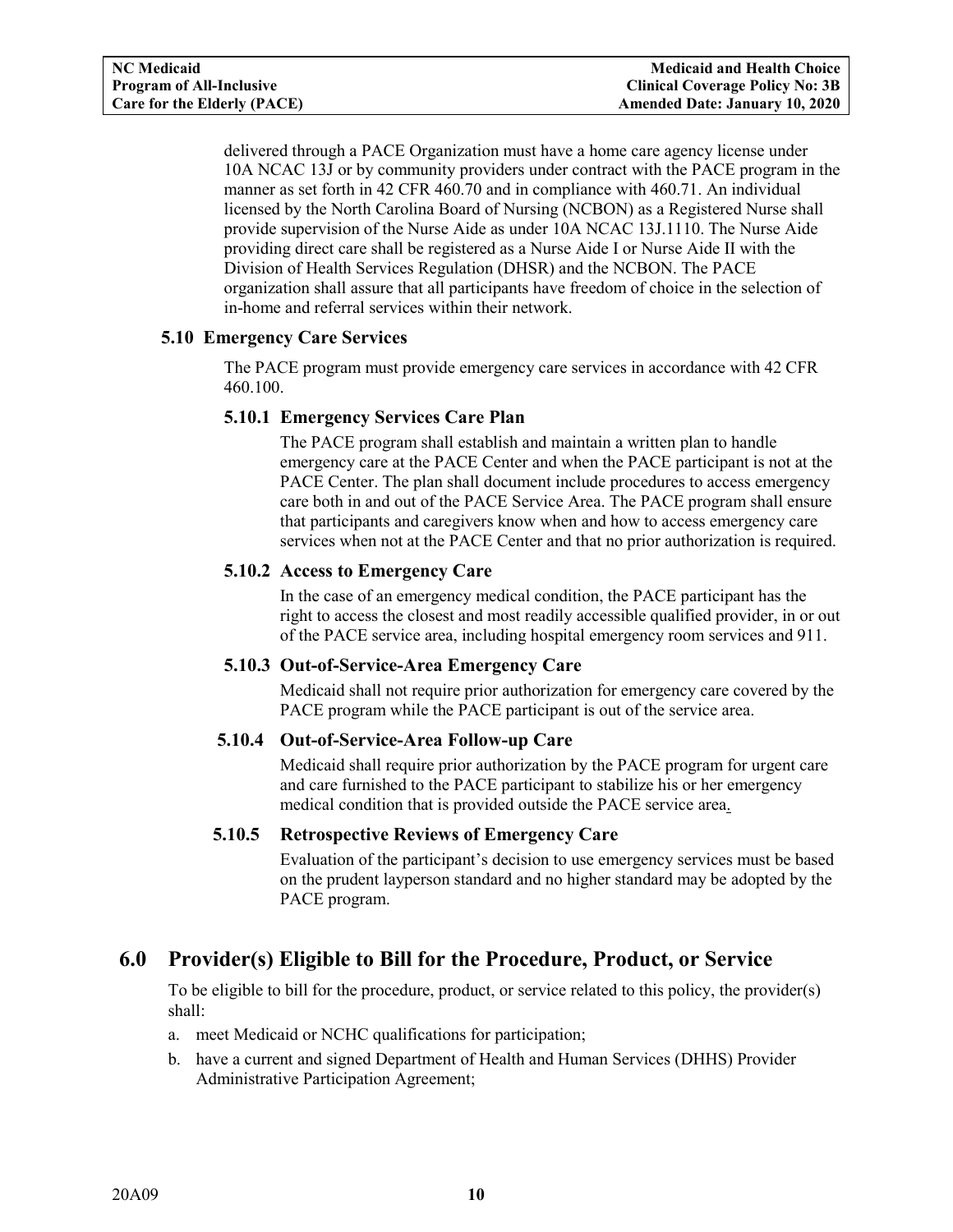c. bill only for procedures, products, and services that are within the scope of their clinical practice, as defined by the appropriate licensing entity.

#### <span id="page-13-0"></span>**6.1 PACE Regulations**

The PACE program shall comply at all times with the federal PACE regulations specified in 42 CFR Part 460; Programs of All-Inclusive Care for the Elderly (PACE).

#### <span id="page-13-1"></span>**6.2 Certification Requirements**

As required by N.C. G.S 131D-6 and 10A NCAC 06S, the PACE Center shall be certified as an adult day health program by the North Carolina Division of Aging and Adult Services.

## <span id="page-13-2"></span>**7.0 Additional Requirements**

*Note: Refer to Subsection 2.2.1 regarding EPSDT Exception to Policy Limitations for a Medicaid Beneficiary under 21 Years of Age.*

#### <span id="page-13-3"></span>**7.1 Compliance**

Provider(s) shall comply with the following in effect at the time the service is rendered:

- a. All applicable agreements, federal, state and local laws and regulations including the Health Insurance Portability and Accountability Act (HIPAA) and record retention requirements; and
- b. All NC Medicaid's clinical (medical) coverage policies, guidelines, policies, provider manuals, implementation updates, and bulletins published by the Centers for Medicare and Medicaid Services (CMS), DHHS, DHHS division(s) or fiscal contractor(s);
- c. Upload all appeal related documentation to the Public Consulting Group (PCG) clearinghouse. This documentation includes all adverse decision notices, internal first  $(1<sup>st</sup>)$  level reconsideration review decisions, and formal hearing requests. This uploading requirement also applies to involuntary disenrollment decisions.

#### <span id="page-13-4"></span>**7.2 Reports to the State administering agency**

Sections 1894 and 1934 of the Social Security Act (the Act) allow states to impose additional requirements on PACE programs. As such, the SAA requires PACE programs to provide copies of all participant Physical, Functional, and Psychosocial Assessments, and Health and Safety Assessments, and other reports and documents as may be appropriate to the SAA on a form or in a format approved by the SAA.

#### <span id="page-13-6"></span><span id="page-13-5"></span>**7.3 Provision of Service**

#### **7.3.1 Service Area**

As required by 42 CFR 460.32(a)(1), the PACE program must define its service area. The service area must be approved by the SAA and CMS. The SAA and CMS shall require prior approval for any changes to the service area.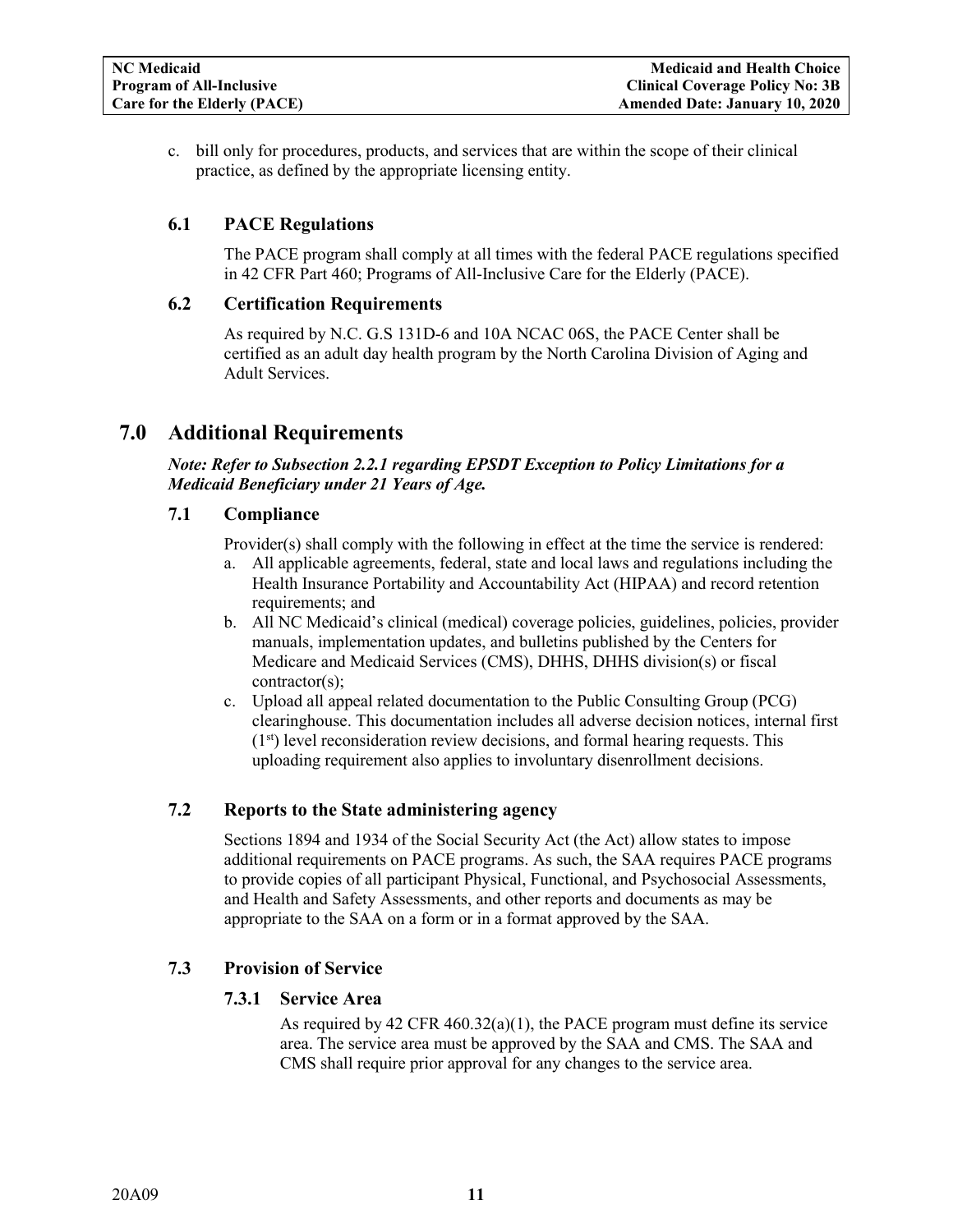## <span id="page-14-0"></span>**7.3.2 PACE Center**

As defined by 42 CFR 460.98(d)(1), the PACE program shall establish a PACE Center that includes an adult day health center, a primary care clinic, areas for therapeutic recreation, restorative therapies, socialization, personal care, and dining, which serve as the focal point for coordination and provision of most PACE services.

## <span id="page-14-1"></span>**7.3.3 Interdisciplinary Care and Case Management**

The PACE program shall establish an interdisciplinary team (IDT) to provide care and case manage all of the services provided or arranged by the PACE program for each participant. The IDT must be composed of at least the following members:

- a. Primary care physician;
- b. Registered Nurse;
- c. Master's-level social worker;
- d. Physical therapist;
- e. Occupational therapist;
- f. Recreational therapist or activity coordinator;
- g. Dietitian;
- h. PACE Center manager;
- i. Home care coordinator;
- j. Personal care attendant or his or her representative; and
- k. Driver or his or her representative.

#### <span id="page-14-2"></span>**7.4 Quality Assessment and Performance Improvement Program**

The PACE program shall develop, implement, maintain, and evaluate an effective datadriven quality assessment and performance improvement (QAPI) program, with the minimum requirements according to 42 CFR 460.134.

#### <span id="page-14-3"></span>**7.5 Medical Record Documentation**

The PACE organization shall maintain a single comprehensive medical record for each participant. This health record must be made accessible to the SAA upon request within two (2) business days. The health record shall contain the following:

- a. Appropriate identifying information; and
- b. Documentation of all services furnished, reporting the following:
- c. A summary of emergency care and other inpatient or long-term care services;
- d. Services furnished by employees of the PACE Center;
- e. Services furnished by contractors and their reports;
- f. Interdisciplinary assessments, reassessments, plans of care, treatment, and progress notes documenting the participant's response to treatment;
- g. Laboratory, radiological and other test reports;
- h. Medication records;
- i. Hospital discharge summaries, if applicable;
- j. Reports of contact with informal support (such as the caregiver, legal guardian, or next of kin);
- k. Enrollment Agreement;
- l. Physician orders;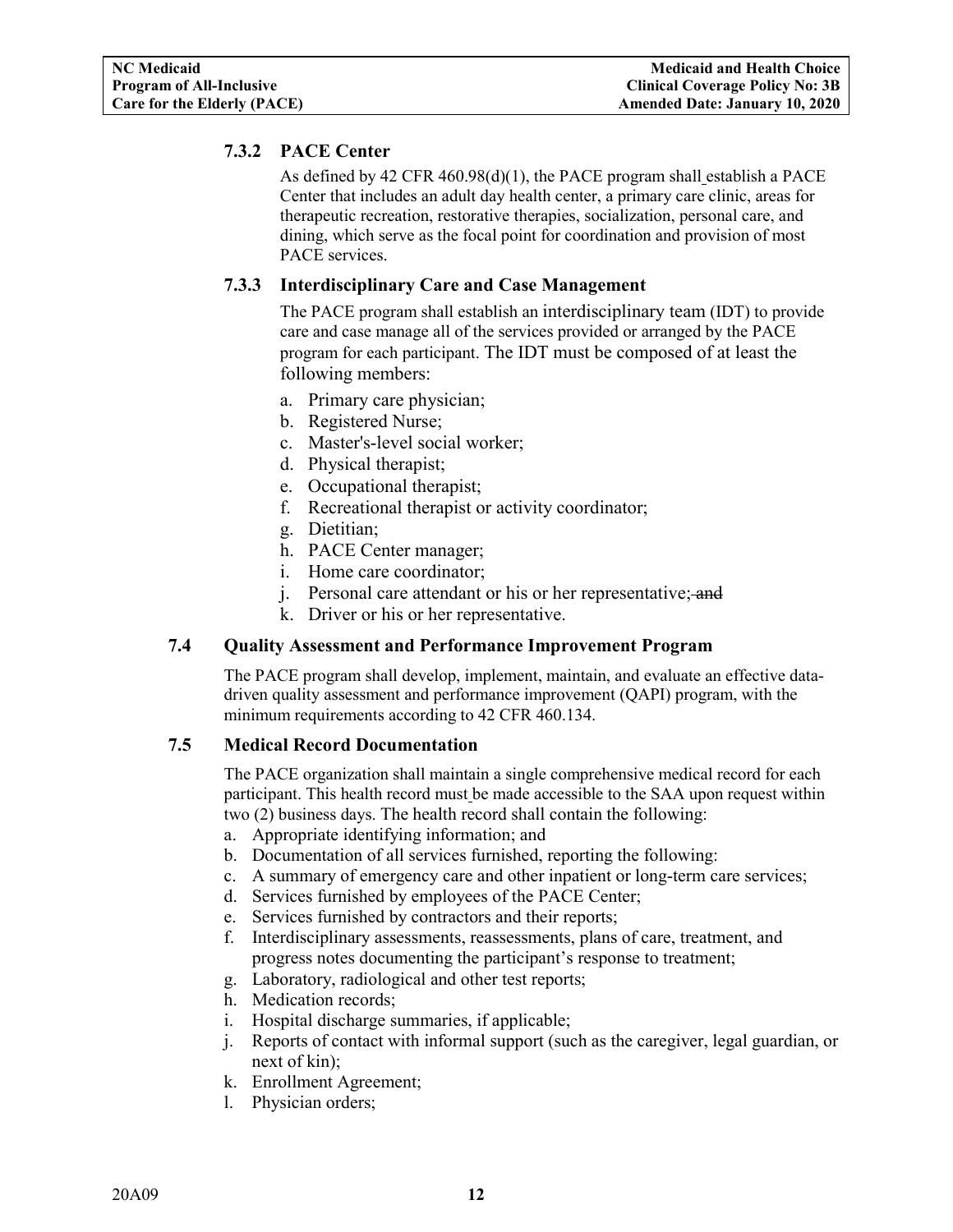- m. Discharge summary and disenrollment justification, if applicable;
- n. Advance directives, if applicable;
- o. A signed release permitting disclosure of personal information.

## <span id="page-15-0"></span>**7.6 Medical Record Retention**

According to 42 CFR 460.200, health records must be maintained in an accessible location for at least six (6) years after the last entry date or six (6) years after the date of disenrollment.

**Note:** If litigation, a claim, a financial management review, or an audit arising from the operation of the PACE program is started before the expiration of the retention period, the PACE organization must retain the records until the completion of the litigation or resolution of the claims or audit findings.

# <span id="page-15-1"></span>**8.0 Policy Implementation/Revision Information**

**Original Effective Date:** February 1, 2008

#### **Revision Information:**

| <b>Date</b> | <b>Section Revised</b> | Change                                                                                                                                                                                                                                                                                                                                                                                        |
|-------------|------------------------|-----------------------------------------------------------------------------------------------------------------------------------------------------------------------------------------------------------------------------------------------------------------------------------------------------------------------------------------------------------------------------------------------|
| 7/1/11      | Section 1.0            | Updated standard DMA policy template language<br>and revised language related to LOC determination                                                                                                                                                                                                                                                                                            |
| 7/1/11      | Section 2.0            | Updated standard DMA policy template language                                                                                                                                                                                                                                                                                                                                                 |
| 7/1/11      | Section 3.0            | Updated standard DMA policy template language                                                                                                                                                                                                                                                                                                                                                 |
| 7/1/11      | Section 4.0            | Updated standard DMA policy template language                                                                                                                                                                                                                                                                                                                                                 |
| 7/1/11      | Section 5.0            | Cited Federal Regulations that address each<br>specific section and removed extraneous language<br>that is clearly stated in the cited Federal Regulation<br>and some grammatical errors were corrected                                                                                                                                                                                       |
| 7/1/11      | Subsection 5.6.2       | Revised Health, Safety and Well-being Criteria                                                                                                                                                                                                                                                                                                                                                |
| 7/1/11      | Subsection 5.7         | Added reference to Electronic Health Record and<br>added requirement than POC be revised and<br>submitted semi-annually                                                                                                                                                                                                                                                                       |
| 7/1/11      | Subsection 5.9         | Corrected Federal Regulation Citations                                                                                                                                                                                                                                                                                                                                                        |
| 7/1/11      | Section 6.0            | Updated standard DMA policy template language,<br>Corrected Federal Regulation Citations, and<br>corrected grammatical errors.                                                                                                                                                                                                                                                                |
| 7/1/11      | Section 7.0            | Updated standard DMA policy template language,<br>cited Federal Regulations that address each<br>specific section or subsection and removed<br>extraneous language that is clearly stated in the<br>cited Federal Regulation. Some grammatical errors<br>were corrected and more appropriate terms were<br>used to replace those words that were in the<br>approved clinical coverage policy. |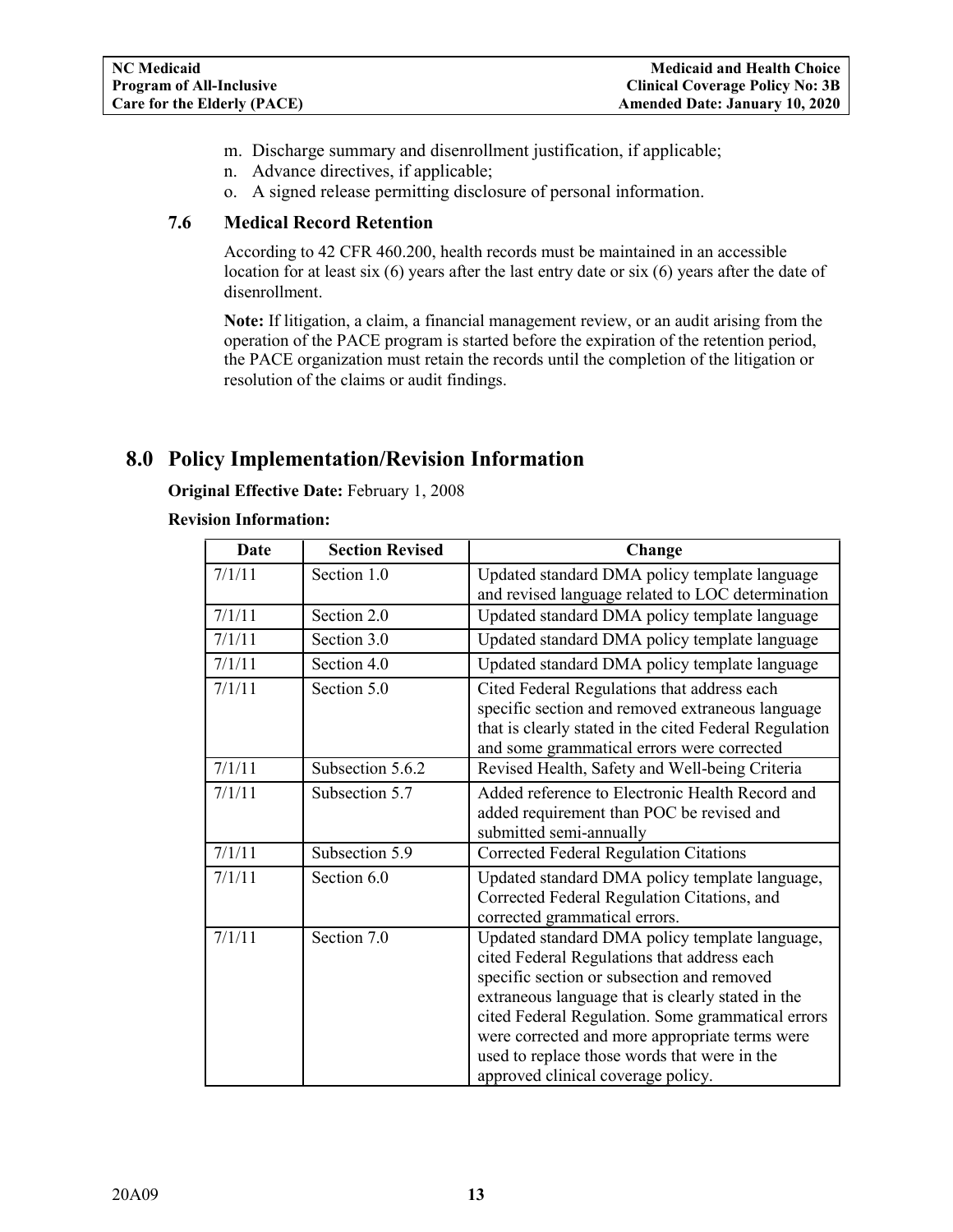| <b>Date</b> | <b>Section Revised</b>          | Change                                                                                                                                                                                                                                                                                                             |
|-------------|---------------------------------|--------------------------------------------------------------------------------------------------------------------------------------------------------------------------------------------------------------------------------------------------------------------------------------------------------------------|
| 3/12/2012   | Throughout                      | Technical changes to merge Medicaid and NCHC<br>current coverage into one policy.                                                                                                                                                                                                                                  |
| 10/01/2015  | All Sections and<br>Attachments | Updated policy template language and added ICD-<br>10 codes to comply with federally mandated<br>10/1/2015 implementation where applicable.                                                                                                                                                                        |
| 02/01/2018  | All Sections and<br>Attachments | Updated language in the involuntary disenrollment<br>procedure and specific timeframes were added for<br>participant care planning and assessments. Some<br>grammatical errors were corrected and more<br>appropriate terms were used to replace those words<br>that were in the approved clinical coverage policy |
| 03/15/2019  | Table of Contents               | Added, "To all beneficiaries enrolled in a Prepaid<br>Health Plan (PHP): for questions about benefits<br>and services available on or after November 1,<br>2019, please contact your PHP."                                                                                                                         |
| 03/15/2019  | All Sections and<br>Attachments | Updated policy template language.                                                                                                                                                                                                                                                                                  |
| 01/10/2020  | Table of Contents               | Updated policy template language, "To all<br>beneficiaries enrolled in a Prepaid Health Plan<br>(PHP): for questions about benefits and services<br>available on or after implementation, please<br>contact your PHP."                                                                                             |
| 01/10/2020  | Attachment A                    | Added, "Unless directed otherwise, Institutional<br>Claims must be billed according to the National<br>Uniform Billing Guidelines. All claims must<br>comply with National Coding Guidelines".                                                                                                                     |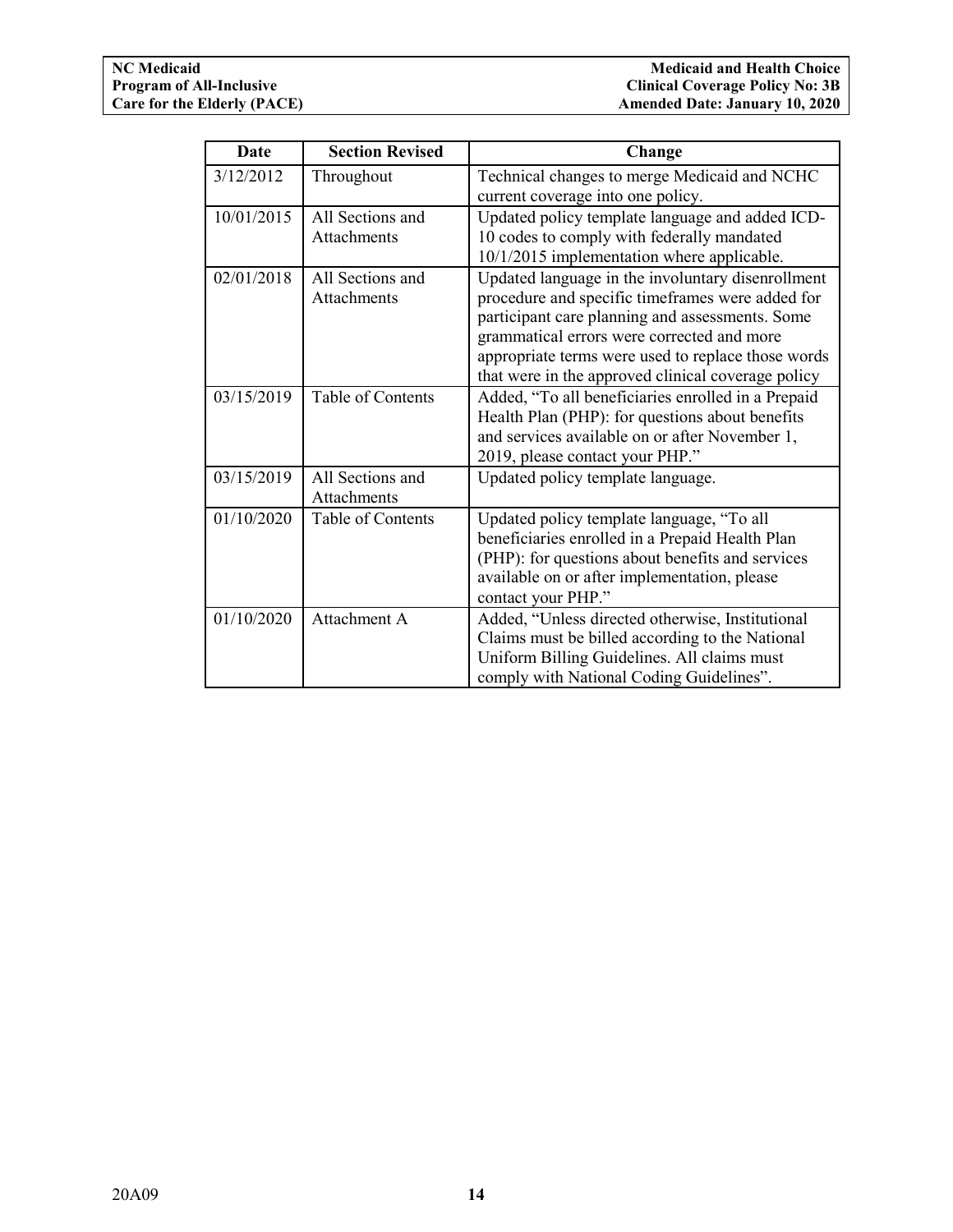# **Attachment A: Claims-Related Information**

Attachment A is not applicable to the PACE program

## <span id="page-17-1"></span><span id="page-17-0"></span>**A. Claim Type**

Not applicable.

Unless directed otherwise, Institutional Claims must be billed according to the National Uniform Billing Guidelines. All claims must comply with National Coding Guidelines.

## <span id="page-17-2"></span>**B. International Classification of Diseases, Tenth Revisions, Clinical Modification (ICD**-**10**-**CM) and Procedural Coding System (PCS)**

Not applicable.

#### <span id="page-17-3"></span>**C. Code(s)**

Not applicable.

#### <span id="page-17-4"></span>**D. Modifiers**

Not applicable.

#### <span id="page-17-5"></span>**E. Billing Units**

Not applicable.

#### <span id="page-17-6"></span>**F. Place of Service**

Not Applicable

#### <span id="page-17-7"></span>**G. Co-payments**

Not applicable.

#### <span id="page-17-8"></span>**H. Reimbursement**

#### **Claims**

The PACE organization does not submit claims to Medicare or Medicaid for any service provided to PACE enrollments, in or out of the service area.

#### **Encounter Forms**

The PACE program is not required to submit encounter forms to Medicare or Medicaid.

#### <span id="page-17-9"></span>**I. Cost of Emergency Care**

The PACE program shall pay for all emergency care.

#### <span id="page-17-10"></span>**J. Other Payments**

As indicated in 42 CFR 460.182(c), the provider shall accept the monthly capitation payment as payment in full for Medicaid participants and may not bill, charge, collect or receive any other form of payment from the SAA or from the participant or caregiver.

**Note**: For the purposes of this policy, billing does not apply. However, the criteria in **Section 6.0** must apply to receive payment. Refer to **Subsection 6.2**.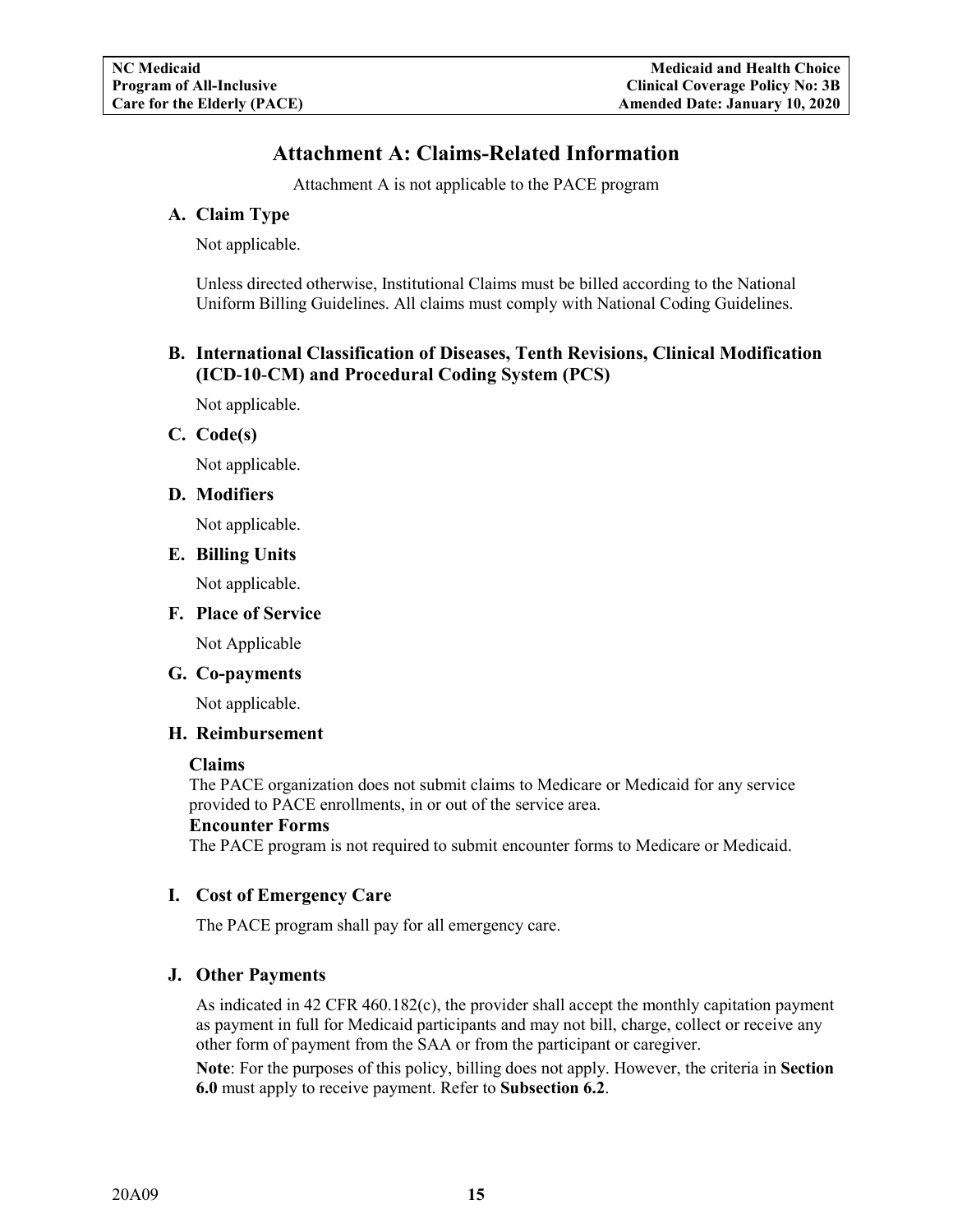## <span id="page-18-1"></span><span id="page-18-0"></span>**K. Capitated Payment and Amounts**

#### **Payment for PACE Participants**

The state provides a prospective monthly capitated payment for each PACE participant who is eligible for Medicaid assistance, in accordance with Section 1934(d) of the Act and 42 CFR 460.180. The capitation payment amount is specified in the PACE program agreement and is based on the amount the state would otherwise have paid under the State plan if the beneficiaries were not enrolled in PACE.

#### <span id="page-18-2"></span>**Payment for Medicare and Medicaid Dually Eligible Beneficiaries**

In accordance with 42 CFR 460.180 and 42 CFR 460.182, a PACE program is eligible to receive monthly capitated payments from Medicaid for a beneficiary who is Medicaid eligible or dually eligible for both Medicare and Medicaid when:

- a. the organization has been approved by the SAA as a PACE provider;
- b. the organization has been approved by CMS as a PACE provider; and
- c. all parties have properly executed the three-way agreement between CMS, the SAA, and the PACE organization.

The PACE program is designed to serve individuals who are Medicare and Medicaid dually eligible and must accept the capitation payments from Medicare and Medicaid as payment in full for all services required by the participant.

#### <span id="page-18-3"></span>**Private Pay Participants**

Federal regulations (42 CFR 460.186) allow the PACE organization to accept private-pay participants and to collect a premium from individuals who are Medicare-only or Medicaidonly beneficiaries. All federal and state enrollment regulations must apply regardless of payer source.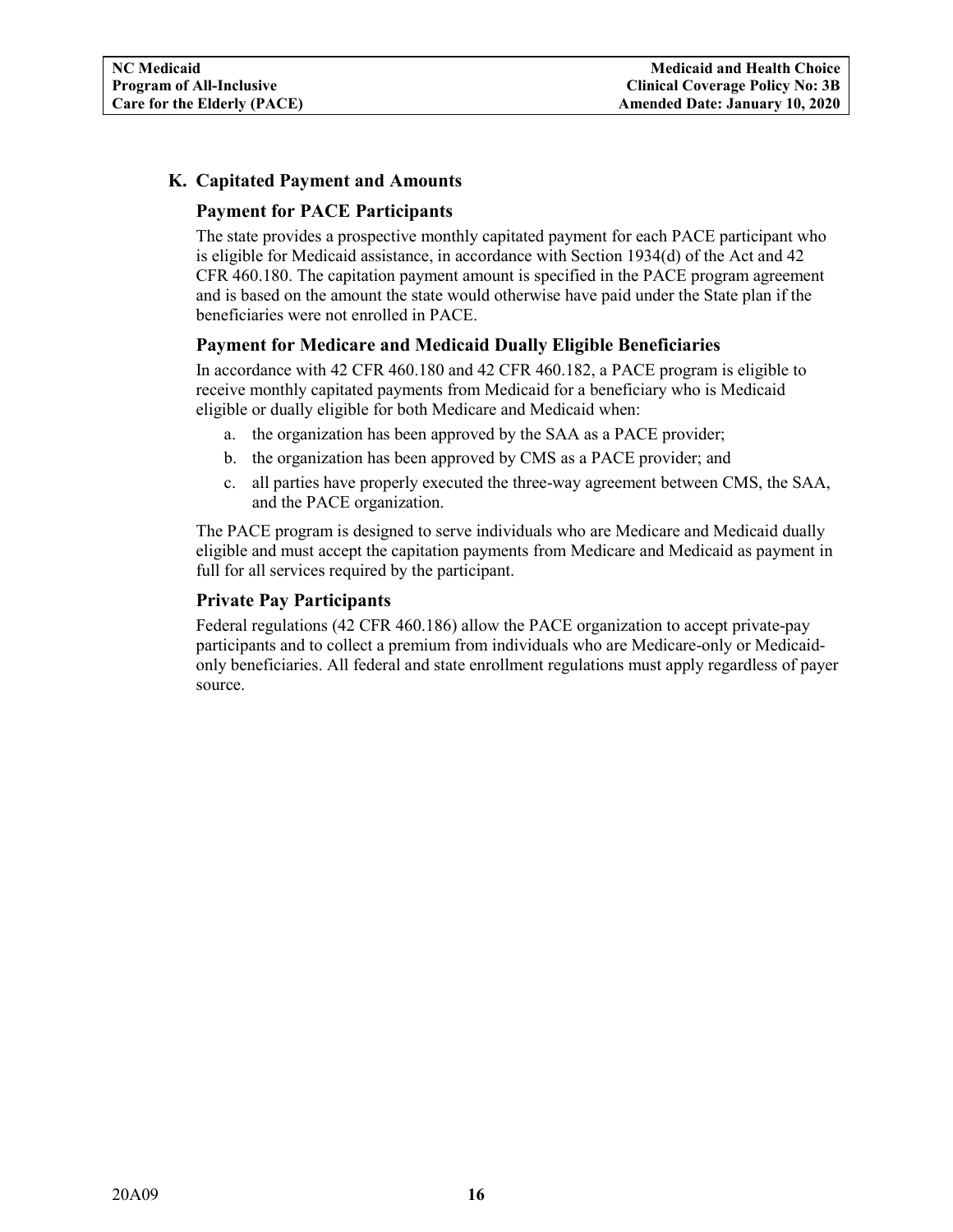# **Attachment B: PACE Enrollment Agreement**

<span id="page-19-0"></span>Code of Federal Regulation Citation: [42 CFR §§ 460.152(a)(1) and (2), 460.154, 460.156, 460.158]

The PACE-eligible prospective enrollee (or legal representative) must agree to several enrollment conditions including, but not limited to: having the PACE organization and its provider network as the sole provider of services; giving signed consent for the PACE organization to obtain medical and financial information to verify eligibility; and, agreeing to any applicable monthly premiums or Medicaid spend down obligations. If the prospective PACE enrollee meets the eligibility requirements and signs the PACE enrollment agreement, the effective date of enrollment in the PACE program is on the first day of the calendar month following the date the PACE organization receives the participant's signed enrollment agreement. The PACE organization must submit a timely and accurate enrollment transaction to complete the enrollment in CMS systems. The enrollment agreement must, at a minimum, contain the following information:

- a. Applicant's name, sex, and date of birth;
- b. Medicare beneficiary status (Part A, Part B, or both) and number, if applicable;
- c. Medicaid beneficiary status and number, if applicable;
- d. Information on other health insurance, if applicable;
- e. Conditions for enrollment and disenrollment in PACE;
- f. Description of participant premiums, if any, and procedures for payment of premiums;
- g. Notification that a Medicaid participant and a participant who is eligible for both Medicare and Medicaid are not liable for any premiums, but may be liable for any applicable spenddown liability and any amounts due under the post-eligibility treatment of income process;
- h. Notification that a Medicare participant may not enroll or disenroll at a Social Security office;
- i. Notification that enrollment in PACE results in disenrollment from any other Medicare or Medicaid prepayment plan or optional benefit. Electing enrollment in any other Medicare or Medicaid prepayment plan or optional benefit, including the hospice benefit or Medicare Part D plan, after enrolling as a PACE participant, is considered a voluntary disenrollment from PACE;
- j. Information on the consequences of subsequent enrollment in other optional Medicare or Medicaid programs following disenrollment from PACE (i.e., conditions that might apply when enrolling in another managed care plan);
- k. Description of PACE services available, including all Medicare and Medicaid covered services, and how services are obtained from the PACE organization;
- l. Description of the procedures for obtaining emergency and urgently needed out-of-network services;
- m. The participant Bill of Rights;
- n. Information on the process for grievances and appeals and Medicare/Medicaid phone numbers for use in appeals;
- o. Notification of a participant's obligation to inform the PACE organization of a move or lengthy absence from the organization's service area;
- p. An acknowledgment by the applicant or representative that he or she understands the requirement that the PACE organization must be the applicant's sole service provider;
- q. A statement that the PACE organization has an agreement with CMS and the State Administering Agency that is subject to renewal on a periodic basis and, if the agreement is not renewed, the program will be terminated;
- r. The applicant's authorization for disclosure and exchange of personal information between CMS, its agents, the State Administering Agency, and the PACE organization;
- s. The effective date of enrollment;